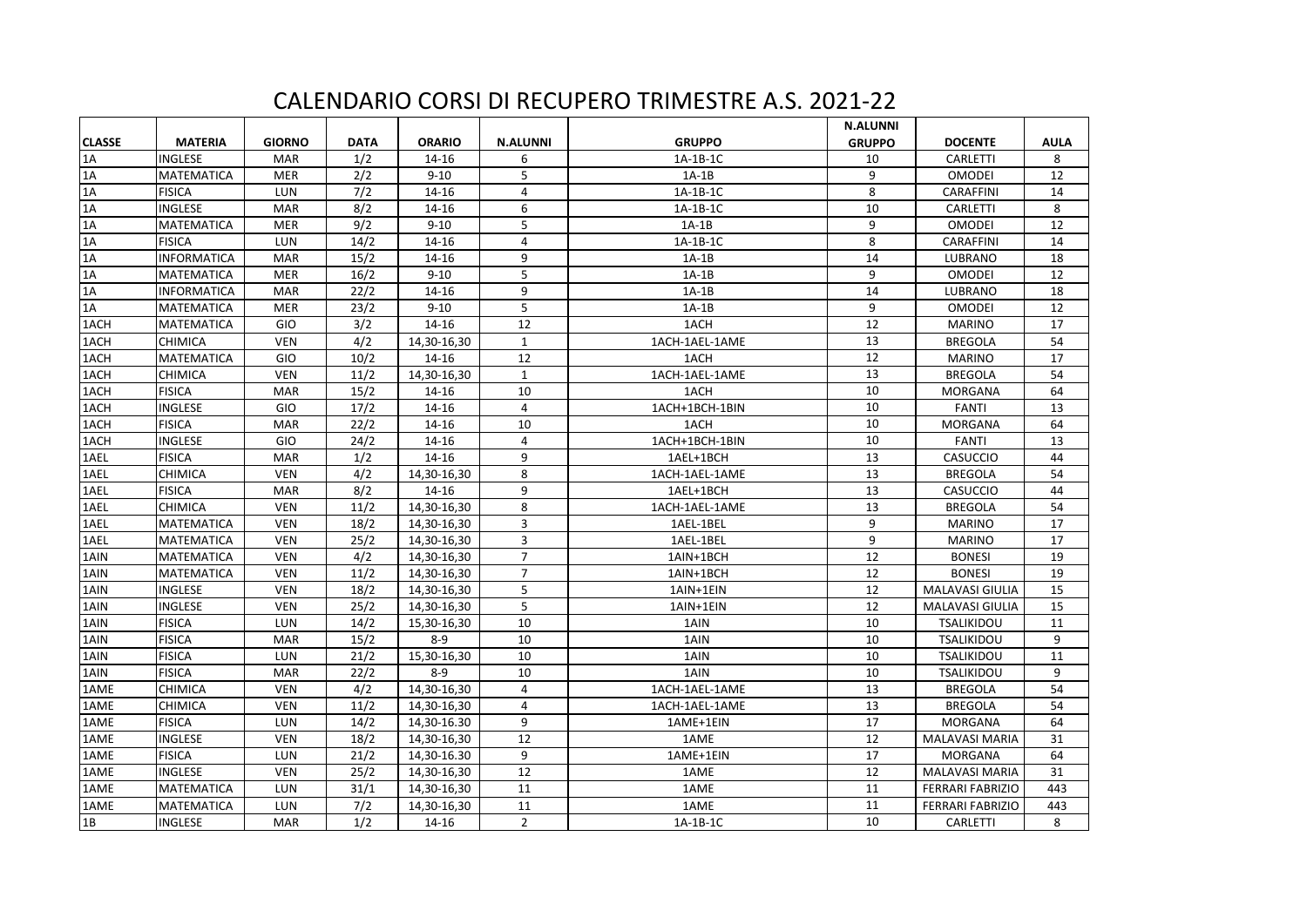|                |                    |               |             |               |                 |                                       | <b>N.ALUNNI</b> |                       |                |
|----------------|--------------------|---------------|-------------|---------------|-----------------|---------------------------------------|-----------------|-----------------------|----------------|
| <b>CLASSE</b>  | <b>MATERIA</b>     | <b>GIORNO</b> | <b>DATA</b> | <b>ORARIO</b> | <b>N.ALUNNI</b> | <b>GRUPPO</b>                         | <b>GRUPPO</b>   | <b>DOCENTE</b>        | <b>AULA</b>    |
| 1B             | MATEMATICA         | <b>MER</b>    | 2/2         | $9 - 10$      | 4               | $1A-1B$                               | 9               | <b>OMODEI</b>         | 12             |
| 1B             | <b>FISICA</b>      | LUN           | 7/2         | 14-16         | $\overline{2}$  | 1A-1B-1C                              | 8               | <b>CARAFFINI</b>      | 14             |
| 1B             | <b>INGLESE</b>     | <b>MAR</b>    | 8/2         | 14-16         | $\overline{2}$  | 1A-1B-1C                              | 10              | CARLETTI              | 8              |
| 1B             | <b>MATEMATICA</b>  | <b>MER</b>    | 9/2         | $9 - 10$      | 4               | $1A-1B$                               | 9               | <b>OMODEI</b>         | 12             |
| 1B             | <b>FISICA</b>      | <b>LUN</b>    | 14/2        | 14-16         | $\overline{2}$  | 1A-1B-1C                              | 8               | <b>CARAFFINI</b>      | 14             |
| 1B             | <b>INFORMATICA</b> | <b>MAR</b>    | 15/2        | 14-16         | 5               | $1A-1B$                               | 14              | LUBRANO               | 18             |
| 1B             | MATEMATICA         | <b>MER</b>    | 16/2        | $9 - 10$      | 4               | $1A-1B$                               | 9               | <b>OMODEI</b>         | 12             |
| 1B             | <b>INFORMATICA</b> | <b>MAR</b>    | 22/2        | 14-16         | 5               | $1A-1B$                               | 14              | LUBRANO               | 18             |
| 1B             | MATEMATICA         | <b>MER</b>    | 23/2        | $9 - 10$      | 4               | $1A-1B$                               | 9               | <b>OMODEI</b>         | 12             |
| 1BCH           | <b>FISICA</b>      | <b>MAR</b>    | 1/2         | 14-16         | $\overline{4}$  | 1AEL+1BCH                             | 13              | CASUCCIO              | 44             |
| 1BCH           | MATEMATICA         | <b>VEN</b>    | 4/2         | 14,30-16,30   | 5               | 1AIN+1BCH                             | 12              | <b>BONESI</b>         | 19             |
| 1BCH           | <b>FISICA</b>      | MAR           | 8/2         | 14-16         | $\pmb{4}$       | 1AEL+1BCH                             | 13              | CASUCCIO              | 44             |
| 1BCH           | <b>MATEMATICA</b>  | <b>VEN</b>    | 11/2        | 14.30-16.30   | 5               | 1AIN+1BCH                             | 12              | <b>BONESI</b>         | 19             |
| 1BCH           | <b>INGLESE</b>     | GIO           | 17/2        | 14-16         | 3               | 1ACH+1BCH-1BIN                        | 10              | <b>FANTI</b>          | 13             |
| 1BCH           | <b>INGLESE</b>     | GIO           | 24/2        | 14-16         | 3               | 1ACH+1BCH-1BIN                        | 10              | <b>FANTI</b>          | 13             |
| 1BEL           | <b>CHIMICA</b>     |               |             |               | 10              | PAUSA DIDATTICA IN ORARIO CURRICOLARE |                 |                       |                |
| 1BEL           | <b>FISICA</b>      |               |             |               | 13              | PAUSA DIDATTICA IN ORARIO CURRICOLARE |                 |                       |                |
| 1BEL           | <b>MATEMATICA</b>  | <b>VEN</b>    | 18/2        | 14,30-16,30   | $\overline{7}$  | 1AEL-1BEL                             | 10              | <b>MARINO</b>         | 17             |
| 1BEL           | <b>MATEMATICA</b>  | <b>VEN</b>    | 25/2        | 14,30-16,30   | $\overline{7}$  | 1AEL-1BEL                             | 10              | <b>MARINO</b>         | 17             |
| 1BIN           | MATEMATICA         | <b>VEN</b>    | 4/2         | 14,30-16,30   | 9               | 1BIN+1CIN+1DIN                        | 12              | <b>BADOLATO</b>       | $\overline{7}$ |
| 1BIN           | <b>MATEMATICA</b>  | <b>VEN</b>    | 11/2        | 14,30-16,30   | 9               | 1BIN+1CIN+1DIN                        | 12              | <b>BADOLATO</b>       | $\overline{7}$ |
| 1BIN           | <b>INGLESE</b>     | GIO           | 17/2        | 14-16         | $\overline{2}$  | 1ACH+1BCH-1BIN                        | 9               | <b>FANTI</b>          | 13             |
| 1BIN           | <b>INGLESE</b>     | GIO           | 24/2        | 14-16         | 3               | 1ACH+1BCH-1BIN                        | 10              | <b>FANTI</b>          | 13             |
| 1BIN           | <b>FISICA</b>      | LUN           | 14/2        | 14,30-15,30   | 9               | 1BIN                                  | 9               | <b>TSALIKIDOU</b>     | 11             |
| 1BIN           | <b>FISICA</b>      | <b>MAR</b>    | 15/2        | $9 - 10$      | 9               | 1BIN                                  | 9               | <b>TSALIKIDOU</b>     | 9              |
| 1BIN           | <b>FISICA</b>      | LUN           | 21/2        | 14,30-15,30   | 9               | 1BIN                                  | 9               | <b>TSALIKIDOU</b>     | 11             |
| 1BIN           | <b>FISICA</b>      | <b>MAR</b>    | 22/2        | $9 - 10$      | 9               | 1BIN                                  | 9               | <b>TSALIKIDOU</b>     | 9              |
| 1BME           | <b>FISICA</b>      |               |             |               | 18              | PAUSA DIDATTICA IN ORARIO CURRICOLARE |                 |                       |                |
| 1BME           | <b>INGLESE</b>     | GIO           | 3/2         | $8 - 9$       | 9               | 1BME-1CME                             | 12              | <b>MALAVASI MARIA</b> | 27             |
| 1BME           | <b>INGLESE</b>     | GIO           | 10/2        | $8-9$         | 9               | 1BME-1CME                             | 12              | <b>MALAVASI MARIA</b> | 27             |
| 1BME           | MATEMATICA         | <b>MAR</b>    | 15/2        | 14-16         | 6               | 1BME-1DME                             | 15              | <b>MARCHI</b>         | 9              |
| 1BME           | <b>INGLESE</b>     | GIO           | 17/2        | $8-9$         | 9               | 1BME-1CME                             | 12              | <b>MALAVASI MARIA</b> | 27             |
| 1BME           | <b>MATEMATICA</b>  | <b>MAR</b>    | 22/2        | 14-16         | 6               | 1BME-1DME                             | 15              | <b>MARCHI</b>         | 9              |
| 1BME           | <b>INGLESE</b>     | GIO           | 24/2        | $8 - 9$       | 9               | 1BME-1CME                             | 12              | <b>MALAVASI MARIA</b> | 27             |
| 1 <sup>C</sup> | <b>INGLESE</b>     | <b>MAR</b>    | 1/2         | 14-16         | $\overline{2}$  | 1A-1B-1C                              | 10              | <b>CARLETTI</b>       | 8              |
| 1C             | <b>MATEMATICA</b>  | <b>MER</b>    | 2/2         | $9 - 10$      | 3               | $1C-1F-1G$                            | 16              | SPROCCATI             | 26             |
| 1C             | <b>FISICA</b>      | <b>LUN</b>    | 7/2         | 14-16         | $\overline{2}$  | 1A-1B-1C                              | 8               | CARAFFINI             | 14             |
| 1C             | <b>INGLESE</b>     | <b>MAR</b>    | 8/2         | 14-16         | $\overline{2}$  | 1A-1B-1C                              | 10              | <b>CARLETTI</b>       | 8              |
| 1C             | <b>MATEMATICA</b>  | <b>MER</b>    | 9/2         | $9 - 10$      | 3               | $1C-1F-1G$                            | 16              | SPROCCATI             | 26             |
| 1C             | <b>FISICA</b>      | LUN           | 14/2        | 14-16         | $\overline{2}$  | 1A-1B-1C                              | 8               | CARAFFINI             | 14             |
| 1 <sup>C</sup> | <b>MATEMATICA</b>  | <b>MER</b>    | 16/2        | $9 - 10$      | 3               | 1C-1F-1G                              | 16              | SPROCCATI             | 26             |
| $1C$           | <b>INFORMATICA</b> | GIO           | 17/2        | 14-16         | 4               | 1C-1D-1F-1G                           | 12              | <b>BENATTI</b>        | 31             |
| 1C             | <b>MATEMATICA</b>  | <b>MER</b>    | 23/02       | $9 - 10$      | 3               | 1C-1F-1G                              | 16              | SPROCCATI             | 26             |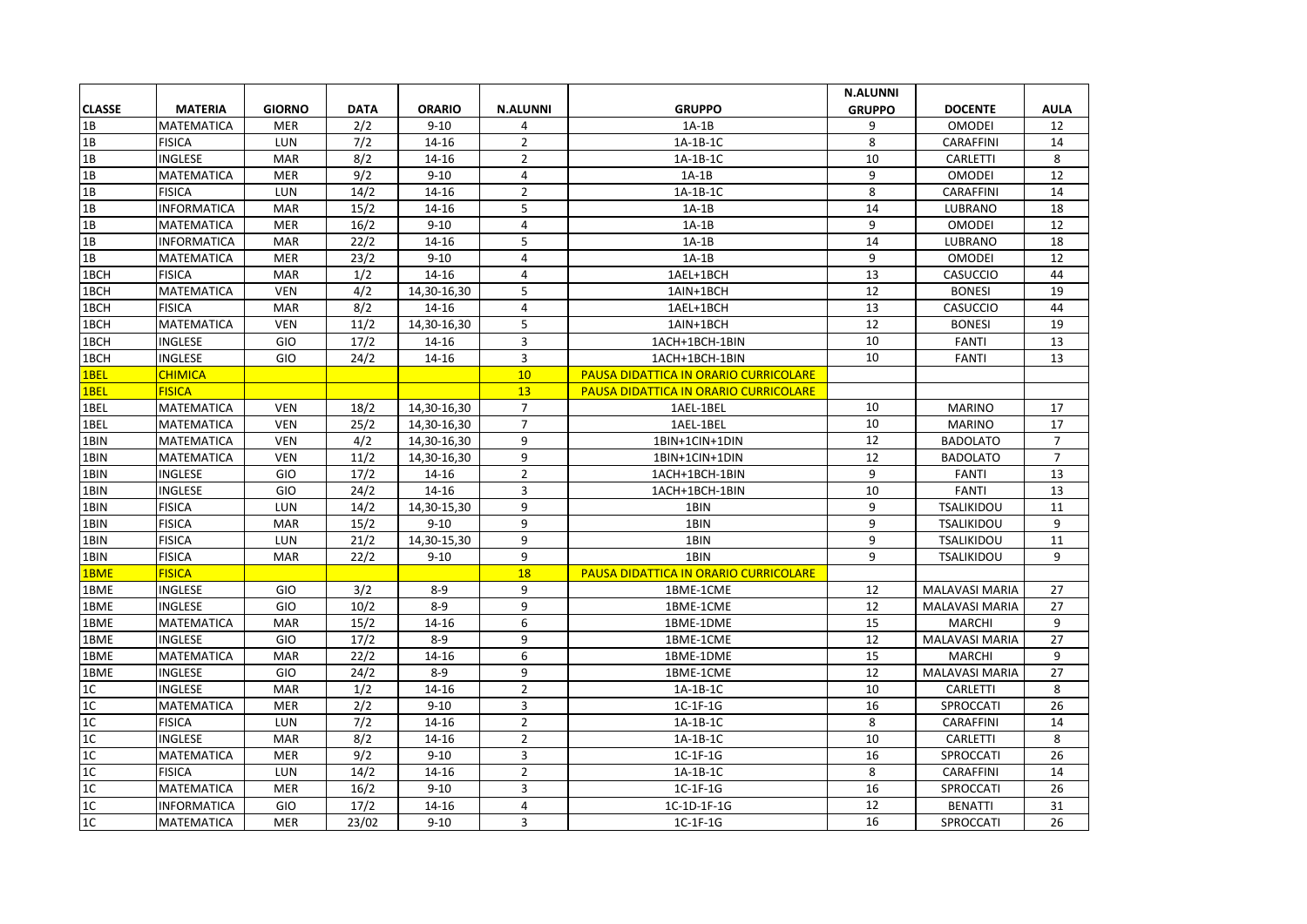|                |                    |               |             |               |                 |                | <b>N.ALUNNI</b> |                        |                |
|----------------|--------------------|---------------|-------------|---------------|-----------------|----------------|-----------------|------------------------|----------------|
| <b>CLASSE</b>  | <b>MATERIA</b>     | <b>GIORNO</b> | <b>DATA</b> | <b>ORARIO</b> | <b>N.ALUNNI</b> | <b>GRUPPO</b>  | <b>GRUPPO</b>   | <b>DOCENTE</b>         | <b>AULA</b>    |
| 1 <sup>C</sup> | INFORMATICA        | GIO           | 24/2        | 14-16         | 4               | 1C-1D-1F-1G    | 12              | <b>BENATTI</b>         | 31             |
| 1CIN           | <b>MATEMATICA</b>  | <b>VEN</b>    | 4/2         | 14,30-16,30   | $\overline{2}$  | 1BIN+1CIN+1DIN | 13              | <b>BADOLATO</b>        | $\overline{7}$ |
| 1CIN           | <b>MATEMATICA</b>  | <b>VEN</b>    | 11/2        | 14,30-16,30   | $\overline{2}$  | 1BIN+1CIN+1DIN | 13              | <b>BADOLATO</b>        | $\overline{7}$ |
| 1CIN           | INGLESE            | <b>MAR</b>    | 1/2         | $9 - 10$      | $\overline{7}$  | 1CIN+1DIN      | 11              | MASTRUZZI              | $\overline{7}$ |
| 1CIN           | <b>CHIMICA</b>     | GIO           | 3/2         | 14-16         | 5               | 1CIN+1DIN      | 9               | PLATANIA               | 54             |
| 1CIN           | <b>FISICA</b>      | LUN           | 7/2         | 14,30-16,30   | 6               | 1CIN-1DIN      | 10              | CASUCCIO               | 44             |
| 1CIN           | INGLESE            | <b>MAR</b>    | 8/2         | $9 - 10$      | 7               | 1CIN+1DIN      | 11              | <b>MASTRUZZI</b>       | $\overline{7}$ |
| 1CIN           | <b>CHIMICA</b>     | GIO           | 10/2        | 14-16         | 5               | 1CIN+1DIN      | 9               | PLATANIA               | 54             |
| 1CIN           | <b>FISICA</b>      | <b>VEN</b>    | 25/2        | 14,30-16,30   | 6               | 1CIN+1DIN      | 10              | CASUCCIO               | 44             |
| 1CIN           | <b>INGLESE</b>     | <b>MAR</b>    | 15/2        | $9 - 10$      | $\overline{7}$  | 1CIN+1DIN      | 11              | <b>MASTRUZZI</b>       | $\overline{7}$ |
| 1CIN           | INGLESE            | <b>MAR</b>    | 22/2        | $9 - 10$      | $\overline{7}$  | 1CIN+1DIN      | 11              | <b>MASTRUZZI</b>       | $\overline{7}$ |
| 1CME           | <b>MATEMATICA</b>  | <b>MAR</b>    | 1/2         | 14-16         | 9               | 1CME           | 9               | <b>MARCHI</b>          | 9              |
| 1CME           | <b>INGLESE</b>     | GIO           | 3/2         | $8 - 9$       | 3               | 1BME-1CME      | 12              | <b>MALAVASI MARIA</b>  | 27             |
| 1CME           | <b>MATEMATICA</b>  | <b>MAR</b>    | 8/2         | 14-16         | 9               | 1CME           | 9               | <b>MARCHI</b>          | 9              |
| 1CME           | <b>INGLESE</b>     | GIO           | 10/2        | $8 - 9$       | 3               | 1BME-1CME      | 12              | <b>MALAVASI MARIA</b>  | 27             |
| 1CME           | <b>FISICA</b>      | <b>MAR</b>    | 15/2        | 14-16         | 11              | 1CME           | 11              | DI NATALE              | 10             |
| 1CME           | <b>INGLESE</b>     | GIO           | 17/2        | $8 - 9$       | 3               | 1BME-1CME      | 12              | <b>MALAVASI MARIA</b>  | 27             |
| 1CME           | <b>FISICA</b>      | MAR           | 22/2        | 14-16         | 11              | 1CME           | 11              | <b>DI NATALE</b>       | 10             |
| 1CME           | INGLESE            | GIO           | 24/2        | $8-9$         | 3               | 1BME-1CME      | 12              | <b>MALAVASI MARIA</b>  | 27             |
| 1D             | <b>FISICA</b>      | <b>MAR</b>    | 1/2         | 14-16         | $\overline{7}$  | $1D+1G$        | 14              | CARAFFINI              | 14             |
| 1D             | <b>MATEMATICA</b>  | <b>MER</b>    | 2/2         | $8 - 9$       | 8               | $1D-1E$        | 12              | SPROCCATI              | 26             |
| 1D             | <b>FISICA</b>      | <b>MAR</b>    | 8/2         | 14-16         | $\overline{7}$  | $1D+1G$        | 14              | CARAFFINI              | 14             |
| 1D             | <b>MATEMATICA</b>  | <b>MER</b>    | 9/2         | $8 - 9$       | 8               | $1D-1E$        | 12              | SPROCCATI              | 26             |
| 1D             | <b>INGLESE</b>     | <b>MAR</b>    | 15/2        | 14-16         | $\mathbf 1$     | 1D-1E-1F-1G    | 8               | CARLETTI               | 8              |
| 1D             | MATEMATICA         | <b>MER</b>    | 16/2        | $8-9$         | 8               | $1D-1E$        | 12              | SPROCCATI              | 26             |
| 1D             | <b>INFORMATICA</b> | GIO           | 17/2        | 14-16         | 4               | 1C-1D-1F-1G    | 11              | <b>BENATTI</b>         | 31             |
| 1D             | <b>INGLESE</b>     | <b>MAR</b>    | 22/2        | 14-16         | $\mathbf{1}$    | 1D-1E-1F-1G    | 8               | CARLETTI               | 8              |
| 1D             | MATEMATICA         | <b>MER</b>    | 23/2        | $8-9$         | 8               | $1D-1E$        | 12              | SPROCCATI              | 26             |
| 1D             | <b>INFORMATICA</b> | GIO           | 24/2        | 14-16         | 4               | 1C-1D-1F-1G    | 11              | <b>BENATTI</b>         | 31             |
| 1DIN           | <b>MATEMATICA</b>  | <b>VEN</b>    | 4/2         | 14,30-16,30   | $\mathbf{1}$    | 1BIN+1CIN+1DIN | 13              | <b>BADOLATO</b>        | $\overline{7}$ |
| 1DIN           | MATEMATICA         | <b>VEN</b>    | 11/2        | 14,30-16,30   | $\mathbf{1}$    | 1BIN+1CIN+1DIN | 13              | <b>BADOLATO</b>        | $\overline{7}$ |
| 1DIN           | <b>INGLESE</b>     | <b>MAR</b>    | 1/2         | $9 - 10$      | $\overline{4}$  | 1CIN+1DIN      | 11              | <b>MASTRUZZI</b>       | $\overline{7}$ |
| 1DIN           | <b>CHIMICA</b>     | GIO           | 3/2         | 14-16         | 4               | 1CIN+1DIN      | 9               | PLATANIA               | 54             |
| 1DIN           | <b>FISICA</b>      | LUN           | 7/2         | 14,30-16,30   | 4               | 1CIN-1DIN      | 10              | CASUCCIO               | 44             |
| 1DIN           | <b>INGLESE</b>     | <b>MAR</b>    | 8/2         | $9 - 10$      | $\overline{4}$  | 1CIN+1DIN      | 11              | <b>MASTRUZZI</b>       | $\overline{7}$ |
| 1DIN           | <b>CHIMICA</b>     | GIO           | 10/2        | 14-16         | 4               | 1CIN+1DIN      | 9               | PLATANIA               | 54             |
| 1DIN           | <b>FISICA</b>      | <b>VEN</b>    | 25/2        | 14,30-16,30   | 4               | 1CIN+1DIN      | 10              | <b>CASUCCIO</b>        | 44             |
| 1DIN           | <b>INGLESE</b>     | <b>MAR</b>    | 15/2        | $9 - 10$      | 4               | 1CIN+1DIN      | 11              | <b>MASTRUZZI</b>       | $\overline{7}$ |
| 1DIN           | INGLESE            | <b>MAR</b>    | 22/2        | $9 - 10$      | 4               | 1CIN+1DIN      | 11              | <b>MASTRUZZI</b>       | $\overline{7}$ |
| 1DME           | <b>FISICA</b>      | MAR           | 1/2         | 14-16         | 11              | 1DME           | 11              | DI NATALE              | 10             |
| 1DME           | INGLESE            | <b>VEN</b>    | 4/2         | 14,30-16,30   | 3               | 1DME+1FIN+1GIN | 12              | <b>MALAVASI GIULIA</b> | 15             |
| 1DME           | <b>FISICA</b>      | <b>MAR</b>    | 8/2         | 14-16         | 11              | 1DME           | 11              | DI NATALE              | 10             |
| 1DME           | INGLESE            | <b>VEN</b>    | 11/2        | 14,30-16,30   | 3               | 1DME+1FIN+1GIN | 12              | <b>MALAVASI GIULIA</b> | 15             |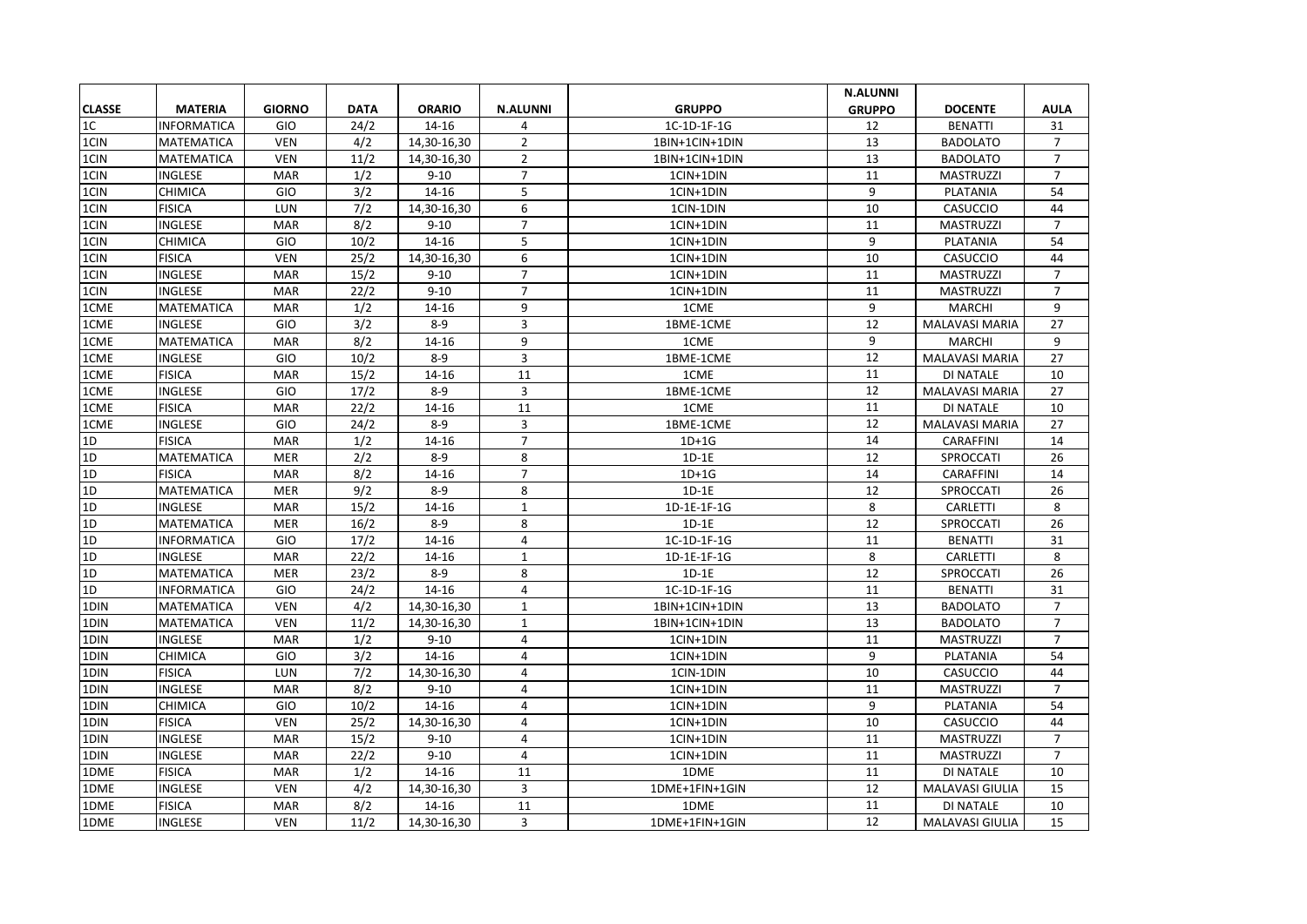|                 |                    |               |                  |               |                         |                                       | <b>N.ALUNNI</b> |                        |                |
|-----------------|--------------------|---------------|------------------|---------------|-------------------------|---------------------------------------|-----------------|------------------------|----------------|
| <b>CLASSE</b>   | <b>MATERIA</b>     | <b>GIORNO</b> | <b>DATA</b>      | <b>ORARIO</b> | <b>N.ALUNNI</b>         | <b>GRUPPO</b>                         | <b>GRUPPO</b>   | <b>DOCENTE</b>         | <b>AULA</b>    |
| 1DME            | MATEMATICA         | <b>MAR</b>    | 15/2             | 14-16         | 10                      | 1BME-1DME                             | 16              | <b>MARCHI</b>          | 9              |
| 1DME            | <b>MATEMATICA</b>  | <b>MAR</b>    | 22/2             | 14-16         | 10                      | 1BME-1DME                             | 16              | <b>MARCHI</b>          | 9              |
| 1E              | MATEMATICA         | <b>MER</b>    | 2/2              | $8-9$         | 4                       | $1D-1E$                               | 13              | SPROCCATI              | 26             |
| 1E              | <b>FISICA</b>      | GIO           | 3/2              | 14-16         | 3                       | $1E-1F$                               | 9               | <b>CARAFFINI</b>       | 14             |
| 1E              | <b>MATEMATICA</b>  | <b>MER</b>    | $\overline{9/2}$ | $8 - 9$       | $\overline{\mathbf{4}}$ | $1D-1E$                               | $\overline{13}$ | SPROCCATI              | 26             |
| 1E              | <b>INGLESE</b>     | MAR           | 15/2             | 14-16         | 3                       | 1D-1E-1F-1G                           | 8               | CARLETTI               | 8              |
| 1E              | INGLESE            | MAR           | 22/2             | 14-16         | 3                       | $1D-1E-1F-1G$                         | 8               | CARLETTI               | 8              |
| 1E              | <b>FISICA</b>      | GIO           | 10/2             | 14-16         | 3                       | $1E-1F$                               | 9               | <b>CARAFFINI</b>       | 14             |
| 1E              | MATEMATICA         | <b>MER</b>    | 16/2             | $8 - 9$       | $\overline{4}$          | $1D-1E$                               | 13              | SPROCCATI              | 26             |
| 1E              | <b>MATEMATICA</b>  | <b>MER</b>    | 23/2             | $8 - 9$       | $\overline{4}$          | $1D-1E$                               | 13              | SPROCCATI              | 26             |
| 1EIN            | <b>MATEMATICA</b>  | <b>LUN</b>    | 31/1             | 14,30-16,30   | 9                       | 1EIN                                  | 9               | <b>BADOLATO</b>        | $\overline{7}$ |
| 1EIN            | <b>MATEMATICA</b>  | LUN           | 7/2              | 14,30-16,30   | 9                       | 1EIN                                  | 9               | <b>BADOLATO</b>        | $\overline{7}$ |
| 1EIN            | CHIMICA            | <b>VEN</b>    | 4/2              | 14,30-16,30   | 12                      | 1EIN                                  | 12              | PLATANIA               | 54             |
| 1EIN            | <b>FISICA</b>      | LUN           | 14/2             | 14,30-16,30   | 8                       | 1AME+1EIN                             | 17              | <b>MORGANA</b>         | 64             |
| 1EIN            | CHIMICA            | <b>VEN</b>    | 11/2             | 14,30-16,30   | 12                      | 1EIN                                  | 12              | PLATANIA               | 54             |
| 1EIN            | <b>FISICA</b>      | LUN           | 21/2             | 14,30-16,30   | 8                       | 1AME+1EIN                             | 17              | <b>MORGANA</b>         | 64             |
| 1EIN            | <b>INGLESE</b>     | <b>VEN</b>    | 18/2             | 14,30-16,30   | $\overline{7}$          | 1AIN+1EIN                             | 12              | <b>MALAVASI GIULIA</b> | 15             |
| 1EIN            | INGLESE            | <b>VEN</b>    | 25/2             | 14,30-16,30   | $\overline{7}$          | 1AIN+1EIN                             | 12              | <b>MALAVASI GIULIA</b> | 15             |
| 1F              | MATEMATICA         | <b>MER</b>    | 2/2              | $9 - 10$      | $\overline{7}$          | 1C-1F-1G                              | 16              | SPROCCATI              | 26             |
| 1F              | <b>FISICA</b>      | GIO           | 3/2              | 14-16         | 6                       | $1E-1F$                               | 9               | CARAFFINI              | 14             |
| 1F              | MATEMATICA         | <b>MER</b>    | 9/2              | $9 - 10$      | $\overline{7}$          | 1C-1F-1G                              | 16              | SPROCCATI              | 26             |
| 1F              | <b>FISICA</b>      | GIO           | 10/2             | 14-16         | 6                       | $1E-1F$                               | 9               | CARAFFINI              | 14             |
| 1F              | <b>INGLESE</b>     | <b>MAR</b>    | 15/2             | 14-16         | $\overline{2}$          | 1D-1E-1F-1G                           | 8               | <b>CARLETTI</b>        | 8              |
| 1F              | INGLESE            | <b>MAR</b>    | 22/2             | 14-16         | $\overline{2}$          | 1D-1E-1F-1G                           | 8               | <b>CARLETTI</b>        | 8              |
| 1F              | MATEMATICA         | <b>MER</b>    | 16/2             | $9 - 10$      | $\overline{7}$          | 1C-1F-1G                              | 16              | SPROCCATI              | 26             |
| 1F              | <b>INFORMATICA</b> | GIO           | 17/2             | 14-16         | $\mathbf{1}$            | 1C-1D-1F-1G                           | 12              | <b>BENATTI</b>         | 31             |
| 1F              | <b>MATEMATICA</b>  | <b>MER</b>    | 23/2             | $9 - 10$      | $\overline{7}$          | 1C-1F-1G                              | 16              | SPROCCATI              | 26             |
| 1F              | <b>INFORMATICA</b> | GIO           | 24/2             | 14-16         | $\mathbf{1}$            | 1C-1D-1F-1G                           | 12              | <b>BENATTI</b>         | 31             |
| 1FIN            | <b>FISICA</b>      |               |                  |               | 20                      | PAUSA DIDATTICA IN ORARIO CURRICOLARE |                 |                        |                |
| 1FIN            | <b>CHIMICA</b>     |               |                  |               | 15                      | PAUSA DIDATTICA IN ORARIO CURRICOLARE |                 |                        |                |
| 1FIN            | MATEMATICA         | GIO           | 3/2              | 14-16         | 12                      | 1FIN                                  | 12              | <b>ALBERINI</b>        | $\overline{2}$ |
| 1FIN            | <b>INGLESE</b>     | <b>VEN</b>    | 4/2              | 14,30-16,30   | 6                       | 1DME+1FIN+1GIN                        | 12              | <b>MALAVASI GIULIA</b> | 15             |
| 1FIN            | MATEMATICA         | GIO           | 10/2             | 14-16         | 12                      | 1FIN                                  | 12              | <b>ALBERINI</b>        | $\overline{2}$ |
| 1FIN            | <b>INGLESE</b>     | <b>VEN</b>    | 11/2             | 14,30-16,30   | 6                       | 1DME+1FIN+1GIN                        | 12              | MALAVASI GIULIA        | 15             |
| $1\,\mathrm{G}$ | <b>FISICA</b>      | <b>MAR</b>    | 1/2              | 14-16         | 6                       | $1D+1G$                               | 14              | CARAFFINI              | 14             |
| 1 <sub>G</sub>  | <b>MATEMATICA</b>  | <b>MER</b>    | 2/2              | $9 - 10$      | 5                       | 1C-1F-1G                              | 15              | SPROCCATI              | 26             |
| 1 <sub>G</sub>  | <b>FISICA</b>      | <b>MAR</b>    | 8/2              | 14-16         | 6                       | $1D+1G$                               | 14              | CARAFFINI              | 14             |
| 1 <sub>G</sub>  | <b>MATEMATICA</b>  | <b>MER</b>    | 9/2              | $9 - 10$      | 5                       | 1C-1F-1G                              | 15              | SPROCCATI              | 26             |
| 1G              | <b>INGLESE</b>     | <b>MAR</b>    | 15/2             | 14-16         | $\overline{2}$          | 1D-1E-1F-1G                           | 8               | <b>CARLETTI</b>        | 8              |
| 1 <sub>G</sub>  | <b>MATEMATICA</b>  | <b>MER</b>    | 16/2             | $9 - 10$      | 5                       | 1C-1F-1G                              | 15              | SPROCCATI              | 26             |
| 1 <sub>G</sub>  | <b>INFORMATICA</b> | GIO           | 17/2             | 14-16         | $\mathbf{1}$            | 1C-1D-1F-1G                           | 11              | <b>BENATTI</b>         | 31             |
| 1 <sub>G</sub>  | <b>INGLESE</b>     | <b>MAR</b>    | 22/2             | 14-16         | $\overline{2}$          | 1D-1E-1F-1G                           | 8               | CARLETTI               | 8              |
| 1 <sub>G</sub>  | MATEMATICA         | <b>MER</b>    | 23/2             | $9 - 10$      | 5                       | 1C-1F-1G                              | 15              | SPROCCATI              | 26             |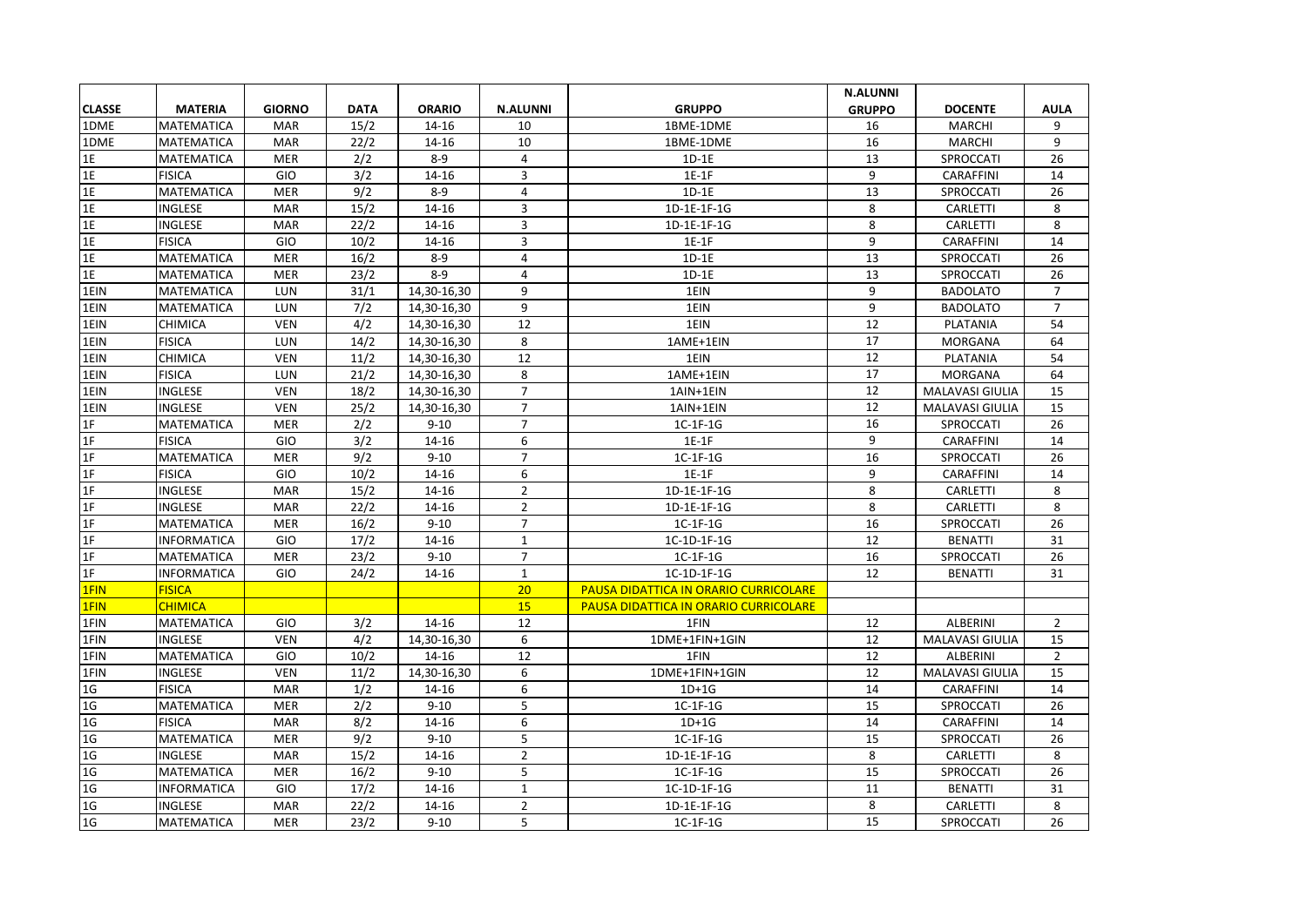|                |                    |               |             |               |                 |                                              | <b>N.ALUNNI</b> |                        |                |
|----------------|--------------------|---------------|-------------|---------------|-----------------|----------------------------------------------|-----------------|------------------------|----------------|
| <b>CLASSE</b>  | <b>MATERIA</b>     | <b>GIORNO</b> | <b>DATA</b> | <b>ORARIO</b> | <b>N.ALUNNI</b> | <b>GRUPPO</b>                                | <b>GRUPPO</b>   | <b>DOCENTE</b>         | <b>AULA</b>    |
| 1 <sub>G</sub> | <b>INFORMATICA</b> | <b>GIO</b>    | 24/2        | 14-16         | $\mathbf{1}$    | 1C-1D-1F-1G                                  | 11              | <b>BENATTI</b>         | 31             |
| 1GIN           | <b>FISICA</b>      |               |             |               | 19              | <b>PAUSA DIDATTICA IN ORARIO CURRICOLARE</b> |                 |                        |                |
| 1GIN           | <b>CHIMICA</b>     | <b>MAR</b>    | 1/2         | 14-16         | 9               | 1GIN                                         | 9               | SONCINI                | 48             |
| 1GIN           | INGLESE            | <b>VEN</b>    | 4/2         | 14,30-16,30   | 3               | 1DME+1FIN+1GIN                               | 12              | <b>MALAVASI GIULIA</b> | 15             |
| 1GIN           | <b>CHIMICA</b>     | <b>MAR</b>    | 8/2         | 14-16         | 10              | 1GIN                                         | 10              | SONCINI                | 48             |
| 1GIN           | INGLESE            | <b>VEN</b>    | 11/2        | 14,30-16,30   | 3               | 1DME+1FIN+1GIN                               | 12              | <b>MALAVASI GIULIA</b> | 15             |
| 1GIN           | MATEMATICA         | GIO           | 17/2        | 14-16         | 9               | 1GIN                                         | 9               | <b>ALBERINI</b>        | $\overline{2}$ |
| 1GIN           | MATEMATICA         | GIO           | 24/2        | 14-16         | 9               | 1GIN                                         | 9               | <b>ALBERINI</b>        | $\overline{2}$ |
| 2A             | <b>FISICA</b>      | <b>MAR</b>    | 1/2         | 14-15,30      | 5               | 2A-2B-2C                                     | 13              | <b>TANFERI</b>         | 24             |
| 2A             | <b>MATEMATICA</b>  | <b>MER</b>    | 2/2         | $8 - 9$       | 5               | $2A-2B$                                      | 11              | <b>OMODEI</b>          | 12             |
| 2A             | <b>FISICA</b>      | <b>MAR</b>    | 8/2         | 14-15,30      | 5               | 2A-2B-2C                                     | 13              | <b>TANFERI</b>         | 24             |
| 2A             | MATEMATICA         | <b>MER</b>    | 9/2         | $8-9$         | 5               | $2A-2B$                                      | 11              | <b>OMODEI</b>          | 12             |
| 2A             | INGLESE            | <b>MAR</b>    | 15/2        | 14-15,30      | 5               | 2A-2B-2D-2E-2F                               | 15              | <b>BORGHI</b>          | 16             |
| 2A             | MATEMATICA         | <b>MER</b>    | 16/2        | $8 - 9$       | 5               | $2A-2B$                                      | 11              | <b>OMODEI</b>          | 12             |
| 2A             | INGLESE            | <b>MAR</b>    | 22/2        | 14-15,30      | 5               | 2A-2B-2D-2E-2F                               | 15              | <b>BORGHI</b>          | 16             |
| 2ACH           | <b>MATEMATICA</b>  | <b>MER</b>    | 2/2         | 14,30-16      | 5               | 2ACH-2BCH                                    | 14              | <b>BONESI</b>          | 19             |
| 2ACH           | MATEMATICA         | <b>MER</b>    | 9/2         | 14,30-16      | 5               | 2ACH-2BCH                                    | 14              | <b>BONESI</b>          | 19             |
| 2AEL           | <b>MATEMATICA</b>  | GIO           | 3/2         | 14-15,30      | 3               | 2AEL-2AIN                                    | 12              | <b>BOMBANA</b>         | 21             |
| 2AEL           | MATEMATICA         | GIO           | 10/2        | 14-15,30      | 3               | 2AEL-2AIN                                    | 12              | <b>BOMBANA</b>         | 21             |
| 2AIN           | <b>INGLESE</b>     | <b>MAR</b>    | 1/2         | $9 - 10$      | $\overline{3}$  | 2AIN-2BIN-2EIN                               | 11              | <b>FANTI</b>           | 88             |
| 2AIN           | <b>MATEMATICA</b>  | GIO           | 3/2         | 14-15,30      | 9               | 2AEL-2AIN                                    | 12              | <b>BOMBANA</b>         | 21             |
| 2AIN           | <b>INGLESE</b>     | <b>MAR</b>    | 8/2         | $9 - 10$      | $\overline{3}$  | 2AIN-2BIN-2EIN                               | 11              | <b>FANTI</b>           | 88             |
| 2AIN           | <b>MATEMATICA</b>  | GIO           | 10/2        | 14-15.30      | 9               | 2AEL-2AIN                                    | 12              | <b>BOMBANA</b>         | 21             |
| 2AIN           | INGLESE            | <b>MAR</b>    | 15/2        | $9 - 10$      | 3               | 2AIN-2BIN-2EIN                               | 11              | <b>FANTI</b>           | 88             |
| 2AME           | <b>INGLESE</b>     | <b>MAR</b>    | 1/2         | 14-16         | 5               | 2AME-2DME                                    | 9               | <b>MALAVASI MARIA</b>  | 31             |
| 2AME           | <b>MATEMATICA</b>  | <b>GIO</b>    | 3/2         | $9 - 10$      | 5               | 2AME-2CME                                    | 15              | <b>MARCHI</b>          | 9              |
| 2AME           | <b>INGLESE</b>     | <b>MAR</b>    | 8/2         | 14-15         | 5               | 2AME-2DME                                    | 9               | <b>MALAVASI MARIA</b>  | 31             |
| 2AME           | <b>MATEMATICA</b>  | GIO           | 10/2        | $9 - 10$      | 5               | 2AME-2CME                                    | 15              | <b>MARCHI</b>          | 9              |
| 2AME           | <b>MATEMATICA</b>  | GIO           | 17/2        | $9 - 10$      | 5               | 2AME-2CME                                    | 15              | <b>MARCHI</b>          | 9              |
| 2B             | <b>FISICA</b>      | <b>MAR</b>    | 1/2         | 14-15,30      | 3               | 2A-2B-2C                                     | 13              | <b>TANFERI</b>         | 24             |
| 2B             | <b>MATEMATICA</b>  | <b>MER</b>    | 2/2         | $8 - 9$       | 6               | $2A-2B$                                      | 11              | <b>OMODEI</b>          | 12             |
| 2B             | <b>FISICA</b>      | <b>MAR</b>    | 8/2         | 14-15,30      | 3               | 2A-2B-2C                                     | 13              | <b>TANFERI</b>         | 24             |
| 2B             | <b>MATEMATICA</b>  | <b>MER</b>    | 9/2         | $8-9$         | 6               | $2A-2B$                                      | 11              | <b>OMODEI</b>          | 12             |
| 2B             | <b>INGLESE</b>     | <b>MAR</b>    | 15/2        | 14-15,30      | 4               | 2A-2B-2D-2E-2F                               | 15              | <b>BORGHI</b>          | 16             |
| 2B             | <b>MATEMATICA</b>  | <b>MER</b>    | 16/2        | $8-9$         | 6               | $2A-2B$                                      | 11              | <b>OMODEI</b>          | 12             |
| 2B             | INGLESE            | MAR           | 22/2        | 14-15,30      | 4               | 2A-2B-2D-2E-2F                               | 15              | <b>BORGHI</b>          | 16             |
| 2BCH           | <b>INGLESE</b>     | <b>MAR</b>    | 1/2         | 14-15,30      | $\overline{2}$  | 2BCH-2CME                                    | 10              | <b>MALAVASI GIULIA</b> | 15             |
| 2BCH           | <b>MATEMATICA</b>  | MER           | 2/2         | 14,30-16      | 9               | 2ACH-2BCH                                    | 14              | <b>BONESI</b>          | 19             |
| 2BCH           | <b>INGLESE</b>     | <b>MAR</b>    | 8/2         | 14-15,30      | $\overline{2}$  | 2BCH-2CME                                    | 10              | <b>MALAVASI GIULIA</b> | 15             |
| 2BCH           | MATEMATICA         | <b>MER</b>    | 9/2         | 14,30-16      | 9               | 2ACH-2BCH                                    | 14              | <b>BONESI</b>          | 19             |
| 2BEL           | <b>MATEMATICA</b>  |               |             |               | 18              | <b>PAUSA DIDATTICA IN ORARIO CURRICOLARE</b> |                 |                        |                |
| 2BIN           | MATEMATICA         | GIO           | 3/2         | 14-15,30      | 9               | 2BIN-2DIN                                    | 10              | <b>BADOLATO</b>        | $\overline{7}$ |
| 2BIN           | MATEMATICA         | GIO           | 10/2        | 14-15,30      | 9               | 2BIN-2DIN                                    | 10              | <b>BADOLATO</b>        | $\overline{7}$ |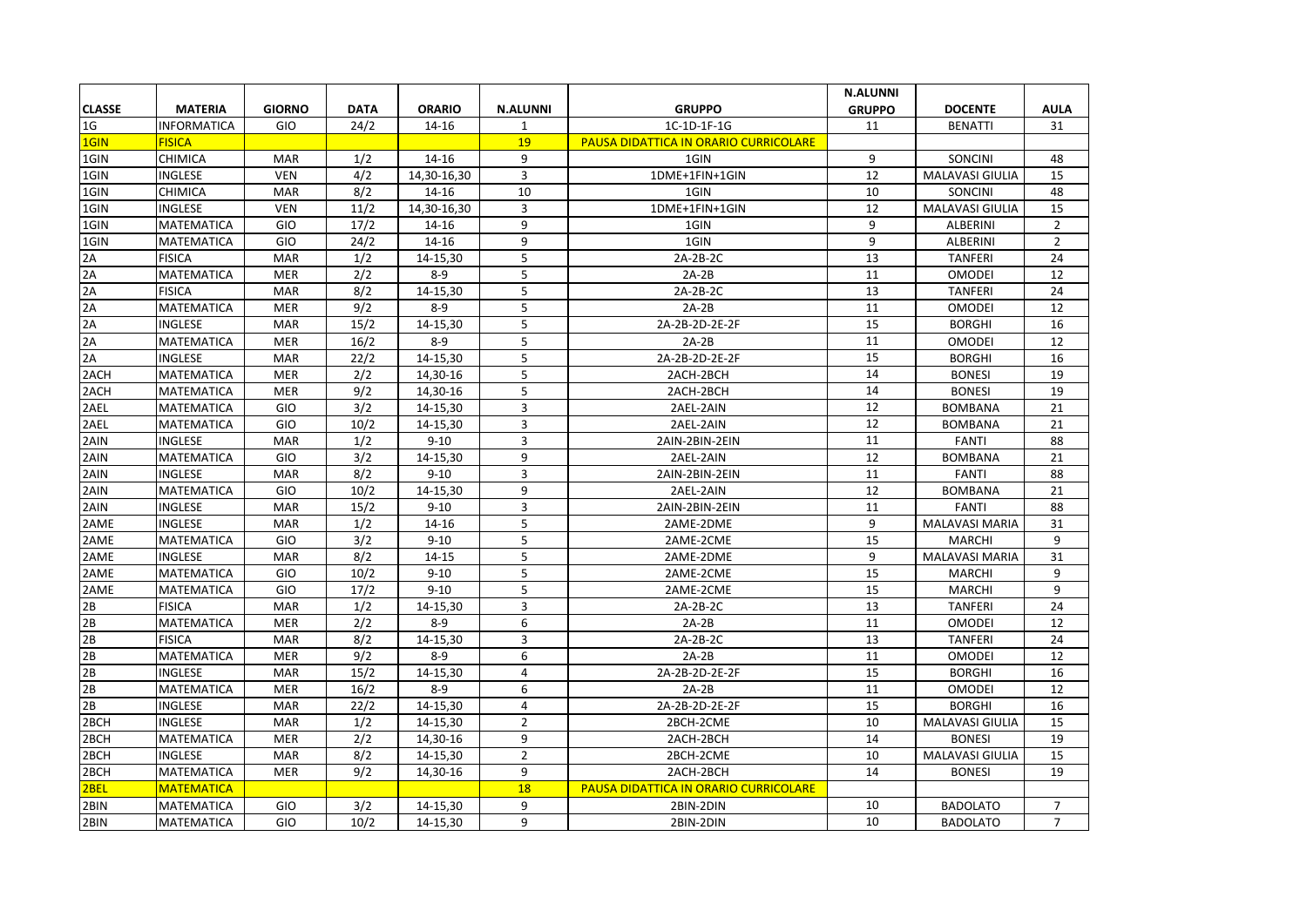|               |                   |               |             |               |                 |                                       | <b>N.ALUNNI</b> |                        |                |
|---------------|-------------------|---------------|-------------|---------------|-----------------|---------------------------------------|-----------------|------------------------|----------------|
| <b>CLASSE</b> | <b>MATERIA</b>    | <b>GIORNO</b> | <b>DATA</b> | <b>ORARIO</b> | <b>N.ALUNNI</b> | <b>GRUPPO</b>                         | <b>GRUPPO</b>   | <b>DOCENTE</b>         | <b>AULA</b>    |
| 2BIN          | INGLESE           | <b>MAR</b>    | 1/2         | $9 - 10$      | 4               | 2AIN-2BIN-2EIN                        | 11              | <b>FANTI</b>           | 88             |
| 2BIN          | <b>INGLESE</b>    | <b>MAR</b>    | 8/2         | $9 - 10$      | 4               | 2AIN-2BIN-2EIN                        | 11              | <b>FANTI</b>           | 88             |
| 2BIN          | INGLESE           | <b>MAR</b>    | 15/2        | $9 - 10$      | 4               | 2AIN-2BIN-2EIN                        | 11              | <b>FANTI</b>           | 88             |
| 2BME          | <b>INGLESE</b>    |               |             |               | 12              | PAUSA DIDATTICA IN ORARIO CURRICOLARE |                 |                        |                |
| 2BME          | <b>MATEMATICA</b> | LUN           | 7/2         | 14,30-16      | 3               | 2BME-2DME                             | 12              | <b>MARCHI</b>          | 9              |
| 2BME          | <b>MATEMATICA</b> | LUN           | 14/2        | 14,30-16      | 3               | 2BME-2DME                             | 12              | <b>MARCHI</b>          | 9              |
| 2C            | <b>FISICA</b>     | <b>MAR</b>    | 1/2         | 14-15,30      | 5               | 2A-2B-2C                              | 13              | <b>TANFERI</b>         | 24             |
| 2C            | <b>MATEMATICA</b> | <b>GIO</b>    | 3/2         | 13,30-15      | 8               | $2C-2D$                               | 16              | <b>BOTTURA</b>         | 20             |
| 2C            | <b>FISICA</b>     | MAR           | 8/2         | 14-15,30      | 5               | 2A-2B-2C                              | 13              | <b>TANFERI</b>         | 24             |
| 2C            | MATEMATICA        | GIO           | 10/2        | 13,30-15      | 8               | $2C-2D$                               | 16              | <b>BOTTURA</b>         | 20             |
| 2CIN          | INGLESE           | <b>MAR</b>    | 1/2         | $8 - 9$       | 3               | 2CIN-2DIN                             | $\overline{7}$  | <b>MASTRUZZI</b>       | $\overline{7}$ |
| 2CIN          | INGLESE           | <b>MAR</b>    | 8/2         | $8 - 9$       | 3               | 2CIN-2DIN                             | $\overline{7}$  | <b>MASTRUZZI</b>       | $\overline{7}$ |
| 2CIN          | <b>INGLESE</b>    | <b>MAR</b>    | 15/2        | $8 - 9$       | 3               | 2CIN-2DIN                             | $\overline{7}$  | <b>MASTRUZZI</b>       | $\overline{7}$ |
| 2CIN          | <b>MATEMATICA</b> | <b>MER</b>    | 16/2        | 14,30-16      | $\overline{7}$  | 2CIN-2EIN                             | 14              | <b>ALBERINI</b>        | $\overline{2}$ |
| 2CIN          | <b>MATEMATICA</b> | <b>MER</b>    | 23/2        | 14,30-16      | $\overline{7}$  | 2CIN-2EIN                             | 14              | <b>ALBERINI</b>        | $\overline{2}$ |
| 2CME          | <b>INGLESE</b>    | <b>MAR</b>    | 1/2         | 14-15,30      | 8               | 2BCH-2CME                             | 10              | <b>MALAVASI GIULIA</b> | 15             |
| 2CME          | <b>MATEMATICA</b> | GIO           | 3/2         | $9 - 10$      | 10              | 2AME-2CME                             | 15              | <b>MARCHI</b>          | 9              |
| 2CME          | <b>INGLESE</b>    | MAR           | 8/2         | 14-15,30      | 8               | 2BCH-2CME                             | 10              | <b>MALAVASI GIULIA</b> | 15             |
| 2CME          | <b>MATEMATICA</b> | GIO           | 10/2        | $9 - 10$      | 10              | 2AME-2CME                             | 15              | <b>MARCHI</b>          | 9              |
| 2CME          | <b>MATEMATICA</b> | GIO           | 17/2        | $9 - 10$      | 10              | 2AME-2CME                             | 15              | <b>MARCHI</b>          | 9              |
| 2D            | <b>FISICA</b>     | MAR           | 1/2         | 14-15,30      | 4               | 2D+2E+2F                              | 15              | <b>SGARBI</b>          | $\overline{2}$ |
| 2D            | <b>MATEMATICA</b> | <b>GIO</b>    | 3/2         | 13,30-15      | 8               | $2C+2D$                               | 16              | <b>BOTTURA</b>         | 20             |
| 2D            | <b>FISICA</b>     | <b>MAR</b>    | 8/2         | 14-15,30      | 4               | 2D+2E+2F                              | 15              | <b>SGARBI</b>          | $\overline{2}$ |
| 2D            | <b>MATEMATICA</b> | GIO           | 10/2        | 13,30-15      | 8               | $2C+2D$                               | 16              | <b>BOTTURA</b>         | 20             |
| 2D            | INGLESE           | <b>MAR</b>    | 15/2        | 14-15,30      | 3               | 2A-2B-2D-2E-2F                        | 15              | <b>BORGHI</b>          | 16             |
| 2D            | <b>INGLESE</b>    | <b>MAR</b>    | 22/2        | 14-15,30      | 3               | 2A-2B-2D-2E-2F                        | 15              | <b>BORGHI</b>          | 16             |
| 2DIN          | <b>MATEMATICA</b> | GIO           | 3/2         | 14-15,30      | $\mathbf{1}$    | 2BIN-2DIN                             | 10              | <b>BADOLATO</b>        | $\overline{7}$ |
| 2DIN          | MATEMATICA        | GIO           | 10/2        | 14-15,30      | $\mathbf{1}$    | 2BIN-2DIN                             | 10              | <b>BADOLATO</b>        | $\overline{7}$ |
| 2DIN          | INGLESE           | <b>MAR</b>    | 1/2         | $8 - 9$       | 4               | 2CIN-2DIN                             | $\overline{7}$  | <b>MASTRUZZI</b>       | $\overline{7}$ |
| 2DIN          | INGLESE           | <b>MAR</b>    | 8/2         | $8 - 9$       | 4               | 2CIN-2DIN                             | $\overline{7}$  | <b>MASTRUZZI</b>       | $\overline{7}$ |
| 2DIN          | INGLESE           | <b>MAR</b>    | 15/2        | $8-9$         | 4               | 2CIN-2DIN                             | $\overline{7}$  | <b>MASTRUZZI</b>       | $\overline{7}$ |
| 2DME          | <b>INGLESE</b>    | <b>MAR</b>    | 1/2         | $14 - 16$     | 4               | 2AME-2DME                             | 9               | <b>MALAVASI MARIA</b>  | 31             |
| 2DME          | <b>MATEMATICA</b> | <b>LUN</b>    | 7/2         | 14,30-16      | 9               | 2BME-2DME                             | 12              | <b>MARCHI</b>          | 9              |
| 2DME          | <b>INGLESE</b>    | <b>MAR</b>    | 8/2         | 14-15         | 4               | 2AME-2DME                             | 9               | <b>MALAVASI MARIA</b>  | 31             |
| 2DME          | <b>MATEMATICA</b> | <b>LUN</b>    | 14/2        | 14.30-16      | 9               | 2BME-2DME                             | 12              | <b>MARCHI</b>          | 9              |
| 2E            | <b>FISICA</b>     | <b>MAR</b>    | 1/2         | 14-15,30      | 7               | 2D+2E+2F                              | 15              | <b>SGARBI</b>          | $\overline{2}$ |
| 2E            | MATEMATICA        | <b>LUN</b>    | 7/2         | 13,30-15      | 5               | $2E+2F$                               | 13              | <b>OMODEI</b>          | 12             |
| 2E            | <b>FISICA</b>     | <b>MAR</b>    | 8/2         | 14-15,30      | $\overline{7}$  | $2D+2E+2F$                            | 15              | <b>SGARBI</b>          | $\overline{2}$ |
| 2E            | <b>MATEMATICA</b> | LUN           | 14/2        | 14-15,30      | 5               | $2E+2F$                               | 13              | <b>OMODEI</b>          | 12             |
| 2E            | <b>INGLESE</b>    | <b>MAR</b>    | 15/2        | 14-15,30      | $\mathbf{1}$    | 2A-2B-2D-2E-2F                        | 15              | <b>BORGHI</b>          | 16             |
| 2E            | INGLESE           | <b>MAR</b>    | 22/2        | 14-15,30      | $\mathbf{1}$    | 2A-2B-2D-2E-2F                        | 15              | <b>BORGHI</b>          | 16             |
| 2EIN          | INGLESE           | <b>MAR</b>    | 1/2         | $9 - 10$      | 4               | 2AIN-2BIN-2EIN                        | 11              | <b>FANTI</b>           | 88             |
| 2EIN          | INGLESE           | <b>MAR</b>    | 8/2         | $9 - 10$      | 4               | 2AIN-2BIN-2EIN                        | 11              | <b>FANTI</b>           | 88             |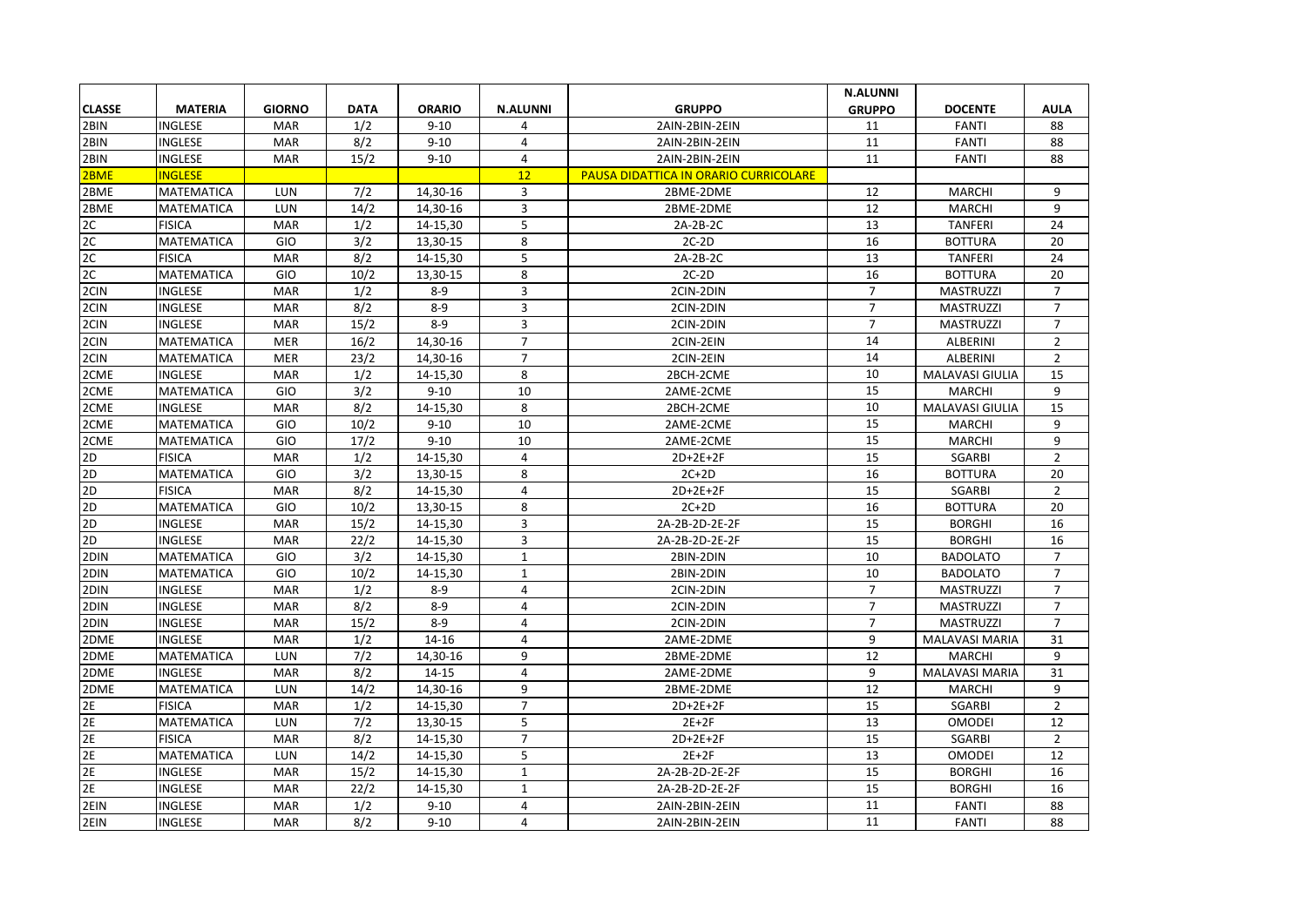|               |                   |               |             |               |                 |                         | <b>N.ALUNNI</b> |                         |                |
|---------------|-------------------|---------------|-------------|---------------|-----------------|-------------------------|-----------------|-------------------------|----------------|
| <b>CLASSE</b> | <b>MATERIA</b>    | <b>GIORNO</b> | <b>DATA</b> | <b>ORARIO</b> | <b>N.ALUNNI</b> | <b>GRUPPO</b>           | <b>GRUPPO</b>   | <b>DOCENTE</b>          | <b>AULA</b>    |
| 2EIN          | <b>INGLESE</b>    | <b>MAR</b>    | 15/2        | $9 - 10$      | 4               | 2AIN-2BIN-2EIN          | 11              | <b>FANTI</b>            | 88             |
| 2EIN          | <b>MATEMATICA</b> | <b>MER</b>    | 16/2        | 14.30-16      | $\overline{7}$  | 2CIN-2EIN               | 14              | <b>ALBERINI</b>         | $\overline{2}$ |
| 2EIN          | <b>MATEMATICA</b> | <b>MER</b>    | 23/2        | 14,30-16      | $\overline{7}$  | 2CIN-2EIN               | 14              | <b>ALBERINI</b>         | $\overline{2}$ |
| 2F            | <b>FISICA</b>     | <b>MAR</b>    | 1/2         | 14-15,30      | 4               | 2D+2E+2F                | 15              | SGARBI                  | $\overline{2}$ |
| 2F            | <b>MATEMATICA</b> | LUN           | 7/2         | 13,30-15      | 8               | $2E+2F$                 | 13              | <b>OMODEI</b>           | 12             |
| 2F            | <b>FISICA</b>     | <b>MAR</b>    | 8/2         | 14-15,30      | 4               | 2D+2E+2F                | 15              | SGARBI                  | $\overline{2}$ |
| 2F            | MATEMATICA        | LUN           | 14/2        | 14-15,30      | 8               | $2E+2F$                 | 13              | <b>OMODEI</b>           | 12             |
| 2F            | <b>INGLESE</b>    | <b>MAR</b>    | 15/2        | 14-15.30      | $\overline{2}$  | 2A-2B-2D-2E-2F          | 15              | <b>BORGHI</b>           | 16             |
| 2F            | <b>INGLESE</b>    | <b>MAR</b>    | 22/2        | 14-15,30      | $\overline{2}$  | 2A-2B-2D-2E-2F          | 15              | <b>BORGHI</b>           | 16             |
| 3A            | <b>MATEMATICA</b> | <b>VEN</b>    | 4/2         | $8-9$         | 6               | 3A-3B-3C                | 15              | <b>FERRARI STEFANIA</b> | 12             |
| 3A            | <b>MATEMATICA</b> | <b>VEN</b>    | 11/2        | $8 - 9$       | 6               | 3A-3B-3C                | 15              | <b>FERRARI STEFANIA</b> | 12             |
| 3A            | <b>MATEMATICA</b> | <b>VEN</b>    | 18/2        | $8 - 9$       | 6               | 3A-3B-3C                | 15              | <b>FERRARI STEFANIA</b> | 12             |
| 3AI IN        | MATEMATICA        | <b>MER</b>    | 2/2         | 14.30-16      | 5               | 3AIIN-3BIIN-3CIIN-3MENE | 10              | ALBERINI                | $\overline{2}$ |
| 3AI IN        | MATEMATICA        | <b>MER</b>    | 9/2         | 14,30-16      | 5               | 3AIIN-3BIIN-3CIIN-3MENE | 10              | <b>ALBERINI</b>         | $\overline{2}$ |
| 3AMME         | <b>MATEMATICA</b> | <b>VEN</b>    | 4/2         | 14,30-16      | 6               | 3AMME-3CMME             | 13              | <b>FERRARI FABRIZIO</b> | 443            |
| 3AMME         | MATEMATICA        | <b>VEN</b>    | 11/2        | 14,30-16      | 6               | 3AMME-3CMME             | 13              | <b>FERRARI FABRIZIO</b> | 443            |
| 3B            | MATEMATICA        | <b>VEN</b>    | 4/2         | $8 - 9$       | 6               | 3A-3B-3C                | 15              | FERRARI STEFANIA        | 12             |
| 3B            | MATEMATICA        | <b>VEN</b>    | 11/2        | $8 - 9$       | 6               | 3A-3B-3C                | 15              | <b>FERRARI STEFANIA</b> | 12             |
| 3B            | MATEMATICA        | <b>VEN</b>    | 18/2        | $8-9$         | 6               | 3A-3B-3C                | 15              | <b>FERRARI STEFANIA</b> | 12             |
| 3BIIN         | MATEMATICA        | <b>MER</b>    | 2/2         | 14,30-16      | $\overline{2}$  | 3AIIN-3BIIN-3CIIN-3MENE | 10              | ALBERINI                | $\overline{2}$ |
| 3BIIN         | INGLESE           | <b>VEN</b>    | 4/2         | 14,30-16      | $\mathbf{1}$    | 3BIIN-3CIIN-3EAU-3MENE  | 5               | <b>FANTI</b>            | 13             |
| 3BIIN         | <b>MATEMATICA</b> | <b>MER</b>    | 9/2         | 14.30-16      | $\overline{2}$  | 3AIIN-3BIIN-3CIIN-3MENE | 10              | <b>ALBERINI</b>         | $\overline{2}$ |
| 3BIIN         | <b>INGLESE</b>    | <b>VEN</b>    | 11/2        | 14,30-16      | $\mathbf{1}$    | 3BIIN-3CIIN-3EAU-3MENE  | 5               | <b>FANTI</b>            | 13             |
| 3C            | <b>MATEMATICA</b> | <b>VEN</b>    | 4/2         | $8 - 9$       | 3               | 3A-3B-3C                | 15              | <b>FERRARI STEFANIA</b> | 12             |
| 3C            | <b>MATEMATICA</b> | <b>VEN</b>    | 11/2        | $8-9$         | 3               | 3A-3B-3C                | 15              | FERRARI STEFANIA        | 12             |
| 3C            | MATEMATICA        | <b>VEN</b>    | 18/2        | $8-9$         | 3               | 3A-3B-3C                | 15              | <b>FERRARI STEFANIA</b> | 12             |
| 3CCH          | <b>MATEMATICA</b> | LUN           | 14/2        | 8,30-10       | 5               | 3CCH-3EELE-3EET         | 13              | <b>BONESI</b>           | 19             |
| 3CCH          | MATEMATICA        | LUN           | 21/2        | 8,30-10       | 5               | 3CCH-3EELE-3EET         | 13              | <b>BONESI</b>           | 19             |
| 3CIIN         | <b>MATEMATICA</b> | <b>MER</b>    | 2/2         | 14,30-16      | $\mathbf{1}$    | 3AIIN-3BIIN-3CIIN-3MENE | 10              | <b>ALBERINI</b>         | $\overline{2}$ |
| 3CIIN         | <b>INGLESE</b>    | <b>VEN</b>    | 4/2         | 14,30-16      | $\mathbf{1}$    | 3BIIN-3CIIN-3EAU-3MENE  | 5               | <b>FANTI</b>            | 13             |
| 3CIIN         | <b>MATEMATICA</b> | <b>MER</b>    | 9/2         | 14,30-16      | $\mathbf{1}$    | 3AIIN-3BIIN-3CIIN-3MENE | 10              | <b>ALBERINI</b>         | $\overline{2}$ |
| 3CIIN         | <b>INGLESE</b>    | <b>VEN</b>    | 11/2        | 14,30-16      | $\mathbf{1}$    | 3BIIN-3CIIN-3EAU-3MENE  | 5               | <b>FANTI</b>            | 13             |
| 3CMME         | <b>MATEMATICA</b> | <b>VEN</b>    | 4/2         | 14,30-16      | $\overline{7}$  | 3AMME-3CMME             | 13              | <b>FERRARI FABRIZIO</b> | 443            |
| 3CMME         | MATEMATICA        | <b>VEN</b>    | 11/2        | 14,30-16      | $\overline{7}$  | 3AMME-3CMME             | 13              | <b>FERRARI FABRIZIO</b> | 443            |
| 3D            | <b>MATEMATICA</b> | <b>VEN</b>    | 4/2         | $9 - 10$      | 8               | 3D-3E-3F                | 11              | <b>FERRARI STEFANIA</b> | 12             |
| 3D            | <b>MATEMATICA</b> | <b>VEN</b>    | 11/2        | $9 - 10$      | 8               | 3D-3E-3F                | 11              | <b>FERRARI STEFANIA</b> | 12             |
| 3D            | <b>MATEMATICA</b> | <b>VEN</b>    | 18/2        | $9 - 10$      | 8               | 3D-3E-3F                | 11              | <b>FERRARI STEFANIA</b> | 12             |
| 3E            | <b>MATEMATICA</b> | <b>VEN</b>    | 4/2         | $9 - 10$      | $\mathbf{1}$    | 3D-3E-3F                | 10              | <b>FERRARI STEFANIA</b> | 12             |
| 3E            | <b>MATEMATICA</b> | <b>VEN</b>    | 11/2        | $9 - 10$      | $\mathbf{1}$    | 3D-3E-3F                | 10              | <b>FERRARI STEFANIA</b> | 12             |
| 3E            | MATEMATICA        | <b>VEN</b>    | 18/2        | $9 - 10$      | $\mathbf{1}$    | 3D-3E-3F                | 10              | FERRARI STEFANIA        | 12             |
| 3EAU          | MATEMATICA        | <b>MER</b>    | 16/2        | 14,30-16      | 6               | 3EAU-3ITEL              | 14              | <b>BOMBANA</b>          | 21             |
| 3EAU          | MATEMATICA        | <b>MER</b>    | 23/2        | 14,30-16      | 6               | 3EAU-3ITEL              | 14              | <b>BOMBANA</b>          | 21             |
| 3EAU          | INGLESE           | <b>VEN</b>    | 4/2         | 14,30-16      | $\overline{2}$  | 3BIIN-3CIIN-3EAU-3MENE  | 5               | <b>FANTI</b>            | 13             |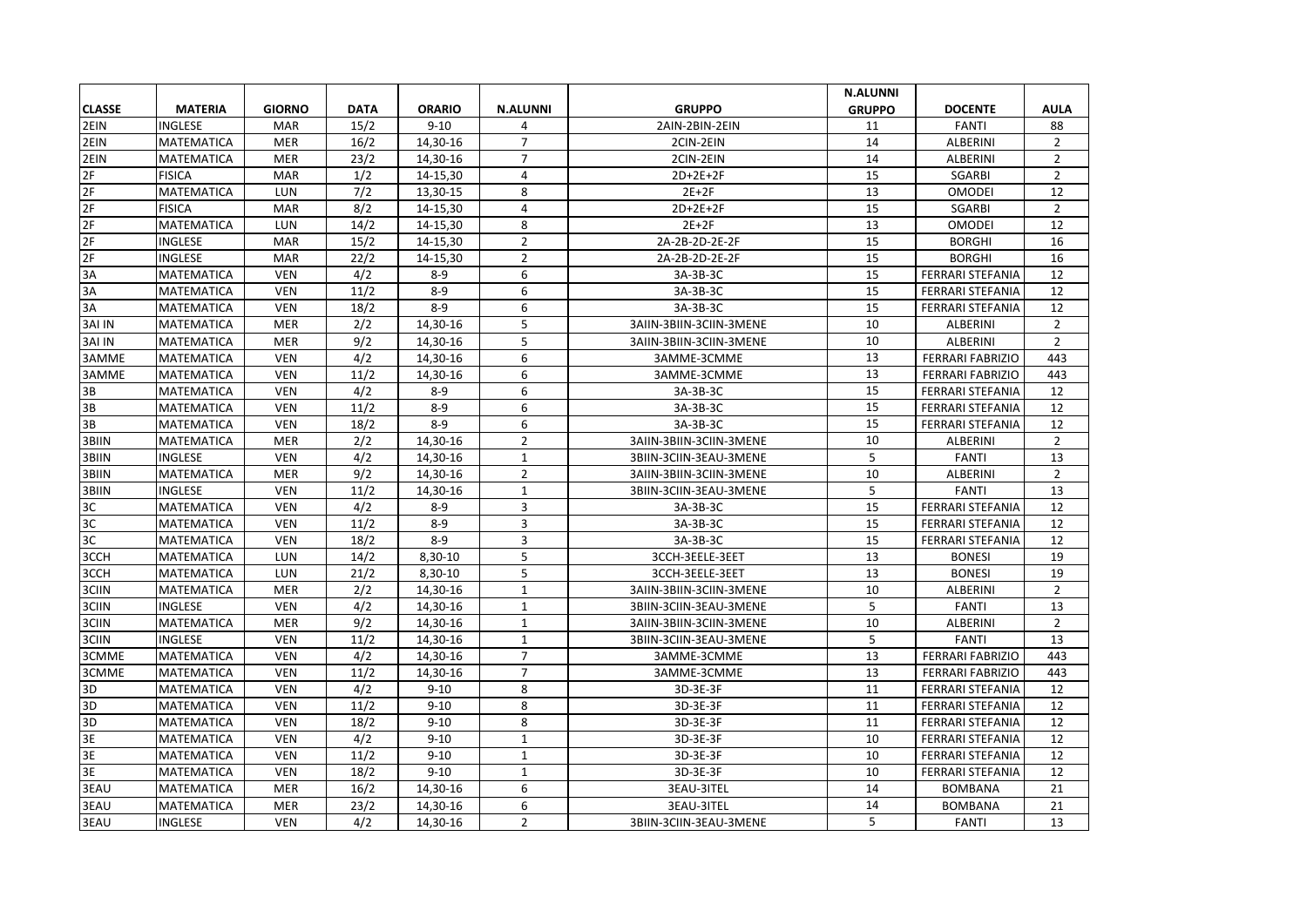|               |                   |               |             |               |                 |                         | <b>N.ALUNNI</b> |                         |                |
|---------------|-------------------|---------------|-------------|---------------|-----------------|-------------------------|-----------------|-------------------------|----------------|
| <b>CLASSE</b> | <b>MATERIA</b>    | <b>GIORNO</b> | <b>DATA</b> | <b>ORARIO</b> | <b>N.ALUNNI</b> | <b>GRUPPO</b>           | <b>GRUPPO</b>   | <b>DOCENTE</b>          | <b>AULA</b>    |
| 3EAU          | <b>INGLESE</b>    | <b>VEN</b>    | 11/2        | 14,30-16      | 2               | 3BIIN-3CIIN-3EAU-3MENE  | 5               | <b>FANTI</b>            | 13             |
| 3EELE         | <b>MATEMATICA</b> | LUN           | 14/2        | $8.30 - 10$   | $\overline{7}$  | 3CCH-3EELE-3EET         | 13              | <b>BONESI</b>           | 19             |
| 3EELE         | <b>MATEMATICA</b> | LUN           | 21/2        | 8,30-10       | $\overline{7}$  | 3CCH-3EELE-3EET         | 13              | <b>BONESI</b>           | 19             |
| 3EET          | MATEMATICA        | LUN           | 14/2        | 8,30-10       | $\mathbf{1}$    | 3CCH-3EELE-3EET         | 13              | <b>BONESI</b>           | 19             |
| 3EET          | <b>MATEMATICA</b> | LUN           | 21/2        | 8,30-10       | $\mathbf{1}$    | 3CCH-3EELE-3EET         | 13              | <b>BONESI</b>           | 19             |
| 3F            | MATEMATICA        | <b>VEN</b>    | 4/2         | $9 - 10$      | $\mathbf{1}$    | 3D-3E-3F                | 11              | <b>FERRARI STEFANIA</b> | 12             |
| 3F            | MATEMATICA        | <b>VEN</b>    | 11/2        | $9 - 10$      | 1               | 3D-3E-3F                | 11              | FERRARI STEFANIA        | 12             |
| 3F            | MATEMATICA        | <b>VEN</b>    | 18/2        | $9 - 10$      | $\mathbf{1}$    | 3A-3E-3F                | 11              | FERRARI STEFANIA        | 12             |
| 3ITEL         | MATEMATICA        | <b>MER</b>    | 16/2        | 14,30-16      | 8               | 3EAU-3ITEL              | 14              | <b>BOMBANA</b>          | 21             |
| 3ITEL         | MATEMATICA        | <b>MER</b>    | 23/2        | 14,30-16      | 8               | 3EAU-3ITEL              | 14              | <b>BOMBANA</b>          | 21             |
| 3MENE         | <b>MATEMATICA</b> | <b>MER</b>    | 2/2         | 14,30-16      | $\overline{2}$  | 3AIIN-3BIIN-3CIIN-3MENE | 10              | <b>ALBERINI</b>         | $\overline{2}$ |
| 3MENE         | <b>INGLESE</b>    | <b>VEN</b>    | 4/2         | 14.30-16      | $\mathbf 1$     | 3BIIN-3CIIN-3EAU-3MENE  | 5               | <b>FANTI</b>            | 13             |
| 3MENE         | <b>MATEMATICA</b> | <b>MER</b>    | 9/2         | 14.30-16      | $\overline{2}$  | 3AIIN-3BIIN-3CIIN-3MENE | 10              | <b>ALBERINI</b>         | $\overline{2}$ |
| 3MENE         | <b>INGLESE</b>    | <b>VEN</b>    | 11/2        | 14,30-16      | $\mathbf{1}$    | 3BIIN-3CIIN-3EAU-3MENE  | 5               | <b>FANTI</b>            | 13             |
| 4A            | <b>MATEMATICA</b> | <b>VEN</b>    | 4/2         | $8-9$         | $\overline{2}$  | 4A-4B-4C                | 15              | MAZZALI                 | 14             |
| 4A            | <b>MATEMATICA</b> | <b>VEN</b>    | 18/2        | $8-9$         | $\overline{2}$  | 4A-4B-4C                | 15              | MAZZALI                 | 14             |
| 4A            | <b>MATEMATICA</b> | <b>VEN</b>    | 11/2        | $8 - 9$       | $\overline{2}$  | 4A-4B-4C                | 15              | MAZZALI                 | 14             |
| 4AIIN         | <b>MATEMATICA</b> | GIO           | 17/2        | 13,30-15      | $\mathbf{1}$    | 4AIIN-4BIIN-4EAU        | 8               | <b>BOMBANA</b>          | 21             |
| 4AIIN         | MATEMATICA        | GIO           | 24/2        | 13,30-15      | $\mathbf{1}$    | 4AIIN-4BIIN-4EAU        | 8               | <b>BOMBANA</b>          | 21             |
| 4AMME         | <b>INGLESE</b>    | <b>VEN</b>    | 4/2         | 14,30-16      | $\mathbf{1}$    | 4AMME-4BIIN-4EAU-4ITEL  | 12              | <b>MALAVASI MARIA</b>   | 31             |
| 4AMME         | <b>INGLESE</b>    | <b>VEN</b>    | 11/2        | 14,30-16      | $\mathbf{1}$    | 4AMME-4BIIN-4EAU-4ITEL  | 12              | <b>MALAVASI MARIA</b>   | 31             |
| 4AMME         | MATEMATICA        | LUN           | 14/2        | 14-15,30      | 8               | 4AMME-4BMME             | 9               | <b>FERRARI FABRIZIO</b> | 443            |
| 4AMME         | MATEMATICA        | LUN           | 21/2        | 14-15,30      | 8               | 4AMME-4BMME             | 9               | <b>FERRARI FABRIZIO</b> | 443            |
| 4B            | MATEMATICA        | <b>VEN</b>    | 4/2         | $8 - 9$       | 8               | 4A-4B-4C                | 15              | MAZZALI                 | 14             |
| 4B            | MATEMATICA        | <b>VEN</b>    | 11/2        | $8-9$         | 8               | 4A-4B-4C                | 15              | MAZZALI                 | 14             |
| 4B            | MATEMATICA        | <b>VEN</b>    | 18/2        | $8 - 9$       | 8               | 4A-4B-4C                | 15              | MAZZALI                 | 14             |
| 4BI IN        | <b>MATEMATICA</b> | GIO           | 17/2        | 13,30-15      | 4               | 4AIIN-4BIIN-4EAU        | 8               | <b>BOMBANA</b>          | 21             |
| 4BI IN        | MATEMATICA        | GIO           | 24/2        | 13,30-15      | 4               | 4AIIN-4BIIN-4EAU        | 8               | <b>BOMBANA</b>          | 21             |
| 4BI IN        | INGLESE           | <b>VEN</b>    | 4/2         | 14,30-16      | 3               | 4AMME-4BIIN-4EAU-4ITEL  | 12              | <b>MALAVASI MARIA</b>   | 31             |
| 4BI IN        | INGLESE           | <b>VEN</b>    | 11/2        | 14,30-16      | 3               | 4AMME-4BIIN-4EAU-4ITEL  | 12              | <b>MALAVASI MARIA</b>   | 31             |
| 4BMME         | MATEMATICA        | LUN           | 14/2        | 14-15,30      | $\mathbf 1$     | 4AMME-4BMME             | 9               | <b>FERRARI FABRIZIO</b> | 443            |
| 4BMME         | <b>MATEMATICA</b> | LUN           | 21/2        | 14-15.30      | $\mathbf{1}$    | 4AMME-4BMME             | 9               | <b>FERRARI FABRIZIO</b> | 443            |
| 4C            | <b>MATEMATICA</b> | <b>VEN</b>    | 4/2         | $8 - 9$       | 5               | 4A-4B-4C                | 15              | MAZZALI                 | 14             |
| 4C            | <b>MATEMATICA</b> | <b>VEN</b>    | 11/2        | $8 - 9$       | 5               | 4A-4B-4C                | 15              | MAZZALI                 | 14             |
| 4C            | <b>MATEMATICA</b> | <b>VEN</b>    | 18/2        | $8 - 9$       | 5               | 4A-4B-4C                | 15              | MAZZALI                 | 14             |
| 4CBIO         | MATEMATICA        | <b>MAR</b>    | 15/2        | 13,30-15      | 6               | 4CBIO-4EELE-4EET        | 10              | <b>BADOLATO</b>         | $\overline{7}$ |
| 4CBIO         | <b>MATEMATICA</b> | <b>MAR</b>    | 22/2        | 13,30-15      | 6               | 4CBIO-4EELE-4EET        | 10              | <b>BADOLATO</b>         | $\overline{7}$ |
| 4CBIO         | <b>INGLESE</b>    | <b>MER</b>    | 2/2         | 14.30-16      | 5               | 4CBIO-4CCH              | 11              | <b>MALAVASI GIULIA</b>  | 15             |
| 4CBIO         | INGLESE           | <b>MER</b>    | 9/2         | 14,30-16      | 5               | 4CBIO-4CCH              | 11              | <b>MALAVASI GIULIA</b>  | 15             |
| 4CCH          | <b>INGLESE</b>    | <b>MER</b>    | 2/2         | 14,30-16      | 6               | 4CBIO-4CCH              | 11              | MALAVASI GIULIA         | 15             |
| 4CCH          | <b>INGLESE</b>    | <b>MER</b>    | 9/2         | 14,30-16      | 6               | 4CBIO-4CCH              | 11              | <b>MALAVASI GIULIA</b>  | 15             |
| 4CCH          | MATEMATICA        | <b>MER</b>    | 16/2        | 14-15,30      | 6               | 4CCH-4ITEL              | 10              | <b>MARINO</b>           | 17             |
| 4CCH          | MATEMATICA        | <b>MER</b>    | 23/2        | 14-15,30      | 6               | 4CCH-4ITEL              | 10              | <b>MARINO</b>           | 17             |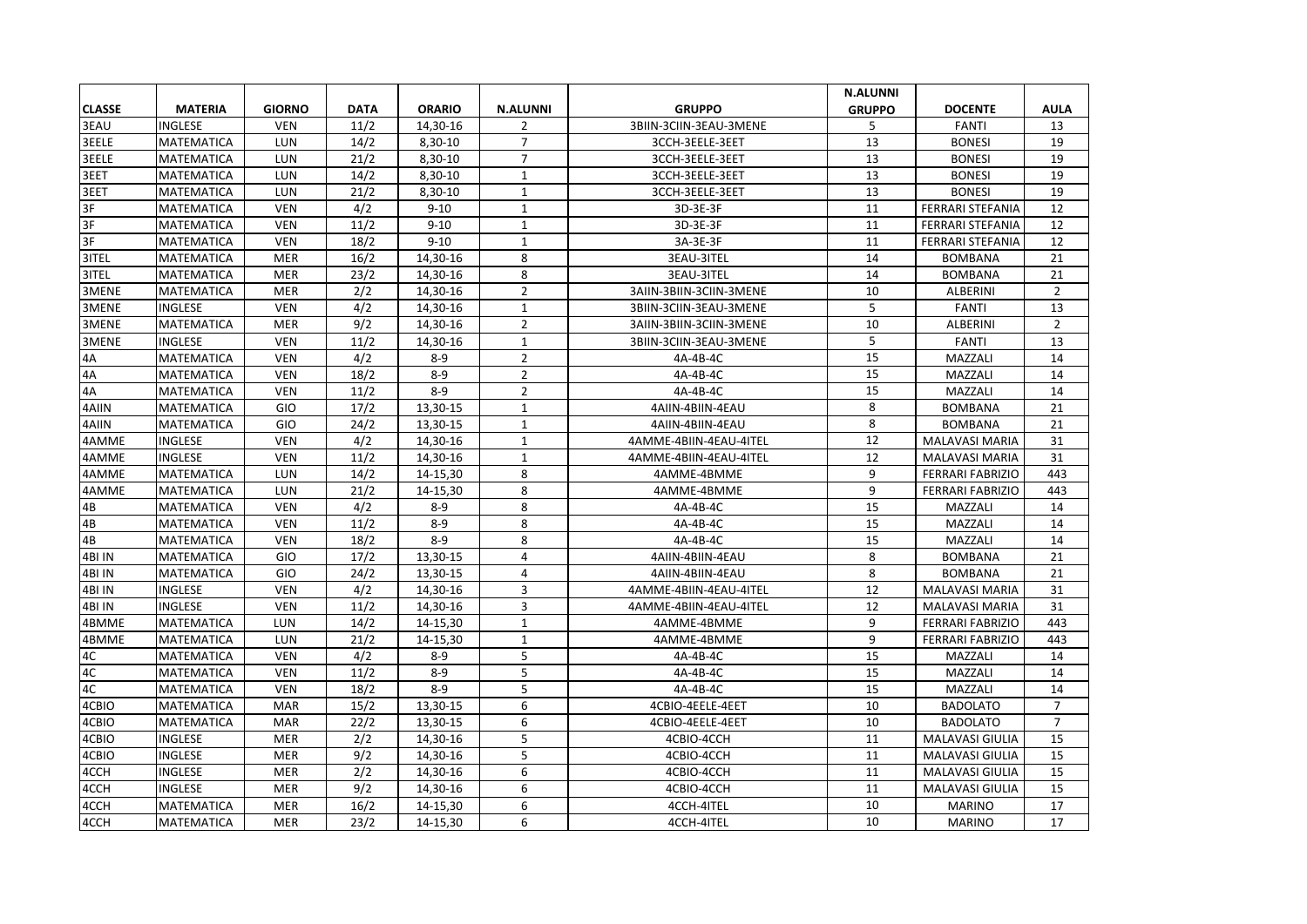|               |                   |               |             |               |                 |                        | <b>N.ALUNNI</b> |                         |                |
|---------------|-------------------|---------------|-------------|---------------|-----------------|------------------------|-----------------|-------------------------|----------------|
| <b>CLASSE</b> | <b>MATERIA</b>    | <b>GIORNO</b> | <b>DATA</b> | <b>ORARIO</b> | <b>N.ALUNNI</b> | <b>GRUPPO</b>          | <b>GRUPPO</b>   | <b>DOCENTE</b>          | <b>AULA</b>    |
| 4D            | MATEMATICA        | <b>VEN</b>    | 4/2         | $9 - 10$      | 10              | 4D-4E                  | 11              | MAZZALI                 | 14             |
| 4D            | <b>MATEMATICA</b> | <b>VEN</b>    | 11/2        | $9 - 10$      | 10              | 4D-4E                  | 11              | MAZZALI                 | 14             |
| 4D            | MATEMATICA        | <b>VEN</b>    | 18/2        | $9 - 10$      | 10              | 4D-4E                  | 11              | MAZZALI                 | 14             |
| 4E            | MATEMATICA        | <b>VEN</b>    | 4/2         | $9 - 10$      | $\mathbf{1}$    | 4D-4E                  | 11              | MAZZALI                 | 14             |
| 4E            | <b>MATEMATICA</b> | <b>VEN</b>    | 11/2        | $9 - 10$      | $\mathbf{1}$    | 4D-4E                  | 11              | MAZZALI                 | 14             |
| 4E            | MATEMATICA        | <b>VEN</b>    | 18/2        | $9 - 10$      | $\mathbf{1}$    | 4D-4E                  | 11              | MAZZALI                 | 14             |
| 4EAU          | MATEMATICA        | GIO           | 17/2        | 13,30-15      | 3               | 4AIIN-4BIIN-4EAU       | 8               | <b>BOMBANA</b>          | 21             |
| 4EAU          | MATEMATICA        | GIO           | 24/2        | 13,30-15      | 3               | 4AIIN-4BIIN-4EAU       | 8               | <b>BOMBANA</b>          | 21             |
| 4EAU          | <b>INGLESE</b>    | <b>VEN</b>    | 4/2         | 14,30-16      | 3               | 4AMME-4BIIN-4EAU-4ITEL | 12              | <b>MALAVASI MARIA</b>   | 31             |
| 4EAU          | <b>INGLESE</b>    | VEN           | 11/2        | 14,30-16      | 3               | 4AMME-4BIIN-4EAU-4ITEL | 12              | <b>MALAVASI MARIA</b>   | 31             |
| 4EELE         | <b>MATEMATICA</b> | <b>MAR</b>    | 15/2        | 13,30-15      | $\overline{2}$  | 4CBIO-4EELE-4EET       | 10              | <b>BADOLATO</b>         | $\overline{7}$ |
| 4EELE         | <b>MATEMATICA</b> | <b>MAR</b>    | 22/2        | 13,30-15      | $\overline{2}$  | 4CBIO-4EELE-4EET       | 10              | <b>BADOLATO</b>         | $\overline{7}$ |
| 4EET          | <b>MATEMATICA</b> | <b>MAR</b>    | 15/2        | 13.30-15      | $\overline{2}$  | 4CBIO-4EELE-4EET       | 10              | <b>BADOLATO</b>         | $\overline{7}$ |
| 4EET          | <b>MATEMATICA</b> | <b>MAR</b>    | 22/2        | 13,30-15      | $\overline{2}$  | 4CBIO-4EELE-4EET       | 10              | <b>BADOLATO</b>         | $\overline{7}$ |
| 4ITEL         | <b>INGLESE</b>    | <b>VEN</b>    | 4/2         | 14,30-16      | 5               | 4AMME-4BIIN-4EAU-4ITEL | 12              | <b>MALAVASI MARIA</b>   | 31             |
| 4ITEL         | <b>INGLESE</b>    | <b>VEN</b>    | 11/2        | 14,30-16      | 5               | 4AMME-4BIIN-4EAU-4ITEL | 12              | <b>MALAVASI MARIA</b>   | 31             |
| 4ITEL         | <b>MATEMATICA</b> | <b>MER</b>    | 16/2        | 14-15,30      | $\overline{4}$  | 4CCH-4ITEL             | 10              | <b>MARINO</b>           | 17             |
| 4ITEL         | MATEMATICA        | <b>MER</b>    | 23/2        | 14-15,30      | 4               | 4CCH-4ITEL             | 10              | <b>MARINO</b>           | 17             |
| 5AIIN         | MATEMATICA        | <b>MAR</b>    | 8/2         | $8-9$         | 6               | 5AIIN-5BIIN            | 13              | <b>BOMBANA</b>          | 21             |
| 5AIIN         | MATEMATICA        | <b>MAR</b>    | 15/2        | $8 - 9$       | 6               | 5AIIN-5BIIN            | 13              | <b>BOMBANA</b>          | 21             |
| 5AIIN         | <b>MATEMATICA</b> | <b>MAR</b>    | 22/2        | $8 - 9$       | 6               | 5AIIN-5BIIN            | 13              | <b>BOMBANA</b>          | 21             |
| 5AMME         | MATEMATICA        | <b>MAR</b>    | 15/2        | 13,30-15      | 6               | 5AMME-5MENE-5EELE-5EET | 10              | <b>FERRARI FABRIZIO</b> | 443            |
| 5AMME         | <b>MATEMATICA</b> | <b>MAR</b>    | 22/2        | 13,30-15      | 6               | 5AMME-5MENE-5EELE-5EET | 10              | <b>FERRARI FABRIZIO</b> | 443            |
| 5BIIN         | <b>MATEMATICA</b> | <b>MAR</b>    | 8/2         | $8 - 9$       | $\overline{7}$  | 5AIIN-5BIIN            | 13              | <b>BOMBANA</b>          | 21             |
| 5BIIN         | MATEMATICA        | <b>MAR</b>    | 15/2        | $8-9$         | $\overline{7}$  | 5AIIN-5BIIN            | 13              | <b>BOMBANA</b>          | 21             |
| 5BIIN         | MATEMATICA        | <b>MAR</b>    | 22/2        | $8 - 9$       | $\overline{7}$  | 5AIIN-5BIIN            | 13              | <b>BOMBANA</b>          | 21             |
| 5C            | MATEMATICA        | <b>MER</b>    | 2/2         | 14,30-16      | $\overline{7}$  | 5C-5D-5E-5F            | 12              | <b>BOTTURA</b>          | 20             |
| 5C            | MATEMATICA        | MER           | 16/2        | 14,30-16      | $\overline{7}$  | 5C-5D-5E-5F            | 12              | <b>BOTTURA</b>          | 20             |
| 5CBIO         | <b>MATEMATICA</b> | GIO           | 17/2        | 14-15,30      | 3               | 5CBIO-5CCH-5ITEL       | 12              | <b>MARINO</b>           | 17             |
| 5CBIO         | MATEMATICA        | GIO           | 24/2        | 14-15,30      | 3               | 5CBIO-5CCH-5ITEL       | 12              | <b>MARINO</b>           | 17             |
| 5CCH          | MATEMATICA        | GIO           | 17/2        | 14-15,30      | 6               | 5CBIO-5CCH-5ITEL       | 12              | <b>MARINO</b>           | 17             |
| 5CCH          | <b>MATEMATICA</b> | <b>GIO</b>    | 24/2        | 14-15.30      | 6               | 5CBIO-5CCH-5ITEL       | 12              | <b>MARINO</b>           | 17             |
| <b>5D</b>     | MATEMATICA        | <b>MER</b>    | 2/2         | 14,30-16      | $\mathbf{1}$    | 5C-5D-5E-5F            | 12              | <b>BOTTURA</b>          | 20             |
| 5D            | <b>MATEMATICA</b> | <b>MER</b>    | 16/2        | 14,30-16      | $\mathbf{1}$    | 5C-5D-5E-5F            | 12              | <b>BOTTURA</b>          | 20             |
| <b>5E</b>     | <b>MATEMATICA</b> | <b>MER</b>    | 2/2         | 14.30-16      | $\overline{3}$  | 5C-5D-5E-5F            | 12              | <b>BOTTURA</b>          | 20             |
| <b>5E</b>     | MATEMATICA        | <b>MER</b>    | 16/2        | 14,30-16      | 3               | 5C-5D-5E-5F            | 12              | <b>BOTTURA</b>          | 20             |
| <b>SEELE</b>  | MATEMATICA        | <b>MAR</b>    | 15/2        | 13,30-15      | $\mathbf{1}$    | 5AMME-5MENE-5EELE-5EET | 10              | <b>FERRARI FABRIZIO</b> | 443            |
| <b>SEELE</b>  | <b>MATEMATICA</b> | <b>MAR</b>    | 22/2        | 13.30-15      | $\mathbf{1}$    | 5AMME-5MENE-5EELE-5EET | 10              | <b>FERRARI FABRIZIO</b> | 443            |
| 5EET          | MATEMATICA        | <b>MAR</b>    | 15/2        | 13,30-15      | $\mathbf{1}$    | 5AMME-5MENE-5EELE-5EET | 10              | <b>FERRARI FABRIZIO</b> | 443            |
| 5EET          | MATEMATICA        | <b>MAR</b>    | 22/2        | 13,30-15      | $\mathbf{1}$    | 5AMME-5MENE-5EELE-5EET | 10              | <b>FERRARI FABRIZIO</b> | 443            |
| 5F            | MATEMATICA        | <b>MER</b>    | 2/2         | 14,30-16      | $\mathbf{1}$    | 5C-5D-5E-5F            | 12              | <b>BOTTURA</b>          | 20             |
| 5F            | MATEMATICA        | <b>MER</b>    | 16/2        | 14,30-16      | $\mathbf{1}$    | 5C-5D-5E-5F            | 12              | <b>BOTTURA</b>          | 20             |
| <b>5ITEL</b>  | MATEMATICA        | GIO           | 17/2        | 14-15,30      | 3               | 5CBIO-5CCH-5ITEL       | 12              | <b>MARINO</b>           | 17             |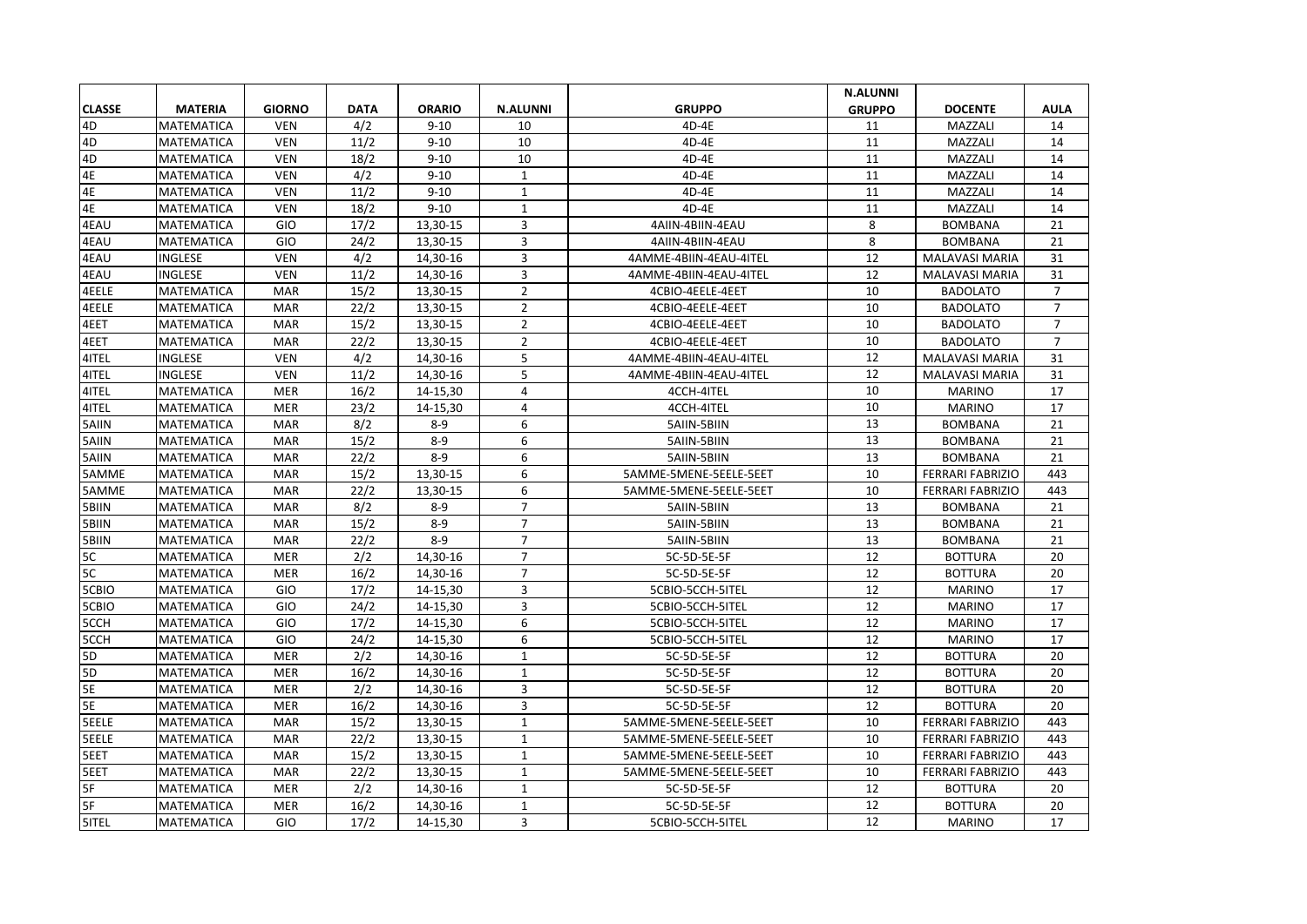|               |                   |               |             |               |                 |                        | <b>N.ALUNNI</b> |                         |             |
|---------------|-------------------|---------------|-------------|---------------|-----------------|------------------------|-----------------|-------------------------|-------------|
| <b>CLASSE</b> | <b>MATERIA</b>    | <b>GIORNO</b> | <b>DATA</b> | <b>ORARIO</b> | <b>N.ALUNNI</b> | <b>GRUPPO</b>          | <b>GRUPPO</b>   | <b>DOCENTE</b>          | <b>AULA</b> |
| <b>5ITEL</b>  | <b>MATEMATICA</b> | GIO           | 24/2        | 14-15,30      |                 | 5CBIO-5CCH-5ITEL       |                 | <b>MARINO</b>           |             |
| 5MENE         | <b>MATEMATICA</b> | <b>MAR</b>    | 15/2        | 13,30-15      |                 | 5AMME-5MENE-5EELE-5EET | 10              | <b>FERRARI FABRIZIO</b> | 443         |
| 5MENE         | <b>MATEMATICA</b> | <b>MAR</b>    | 22/2        | 13.30-15      |                 | 5AMME-5MENE-5EELE-5EET | 10              | <b>FERRARI FABRIZIO</b> | 443         |